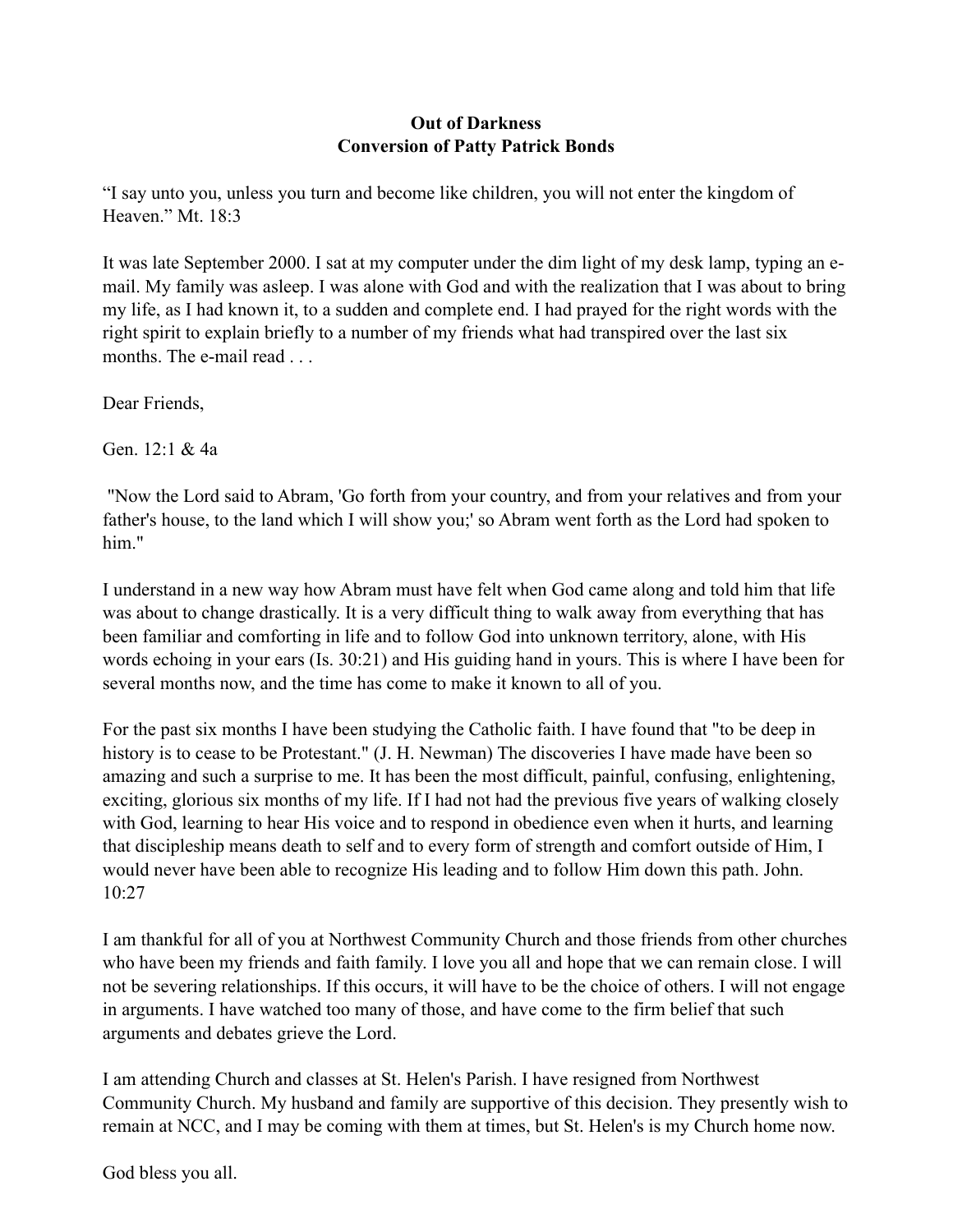In Christ,

Patty Bonds

I read it over, prayed over it, and read it again. Now I sat silently with my heart beating rapidly and my hand trembling on the mouse. I asked God for His strength and comfort as I clicked "Send." "There goes my life, Lord. There goes my family, my reputation, my ministry, my identity, and more than likely, my friends. For all I know, this may end my marriage. I need you, Lord. Hold me close."

## **"Saved" At Six**

I was raised in a Baptist family, the daughter of a Baptist pastor. My earliest memories were of sitting quietly on the front pew while my father led the singing and my mother played the organ. My mother and I sat together and absorbed my father's preaching. I knew the Bible stories from Sunday School by heart.

One Sunday in October of 1962, not long after my sixth birthday, we had a guest speaker for Revival meetings at our church – a fire-and-brimstone preacher whose vivid description of hell frightened me. Suddenly I realized that when Jesus came to die for sinners, that included me! I was in need of a savior.

At the conclusion of the sermon, my father closed the service with an invitation to anyone who had not come forward to stop at the door on their way out and tell him that they had decided that tonight was the night they wanted to give their lives to Christ and be "saved." I had been embarrassed to go forward at the altar call, but when the service was over I made a beeline for my father who was standing at the back door shaking hands with people. I walked up to him and said quietly, "Tonight is the night, Dad." He knew right away what I meant, so he abandoned the crowd and took my hand.

We went to the front pew of the church and talked. He asked me a few questions to see if I knew what I was doing, and then he gave me the words to pray a sinner's prayer. It went something like this: "Dear Heavenly Father, thank you for sending Jesus to die for my sins. I know that I am a sinner and that I need a savior. Please forgive my sins, come into my heart and save me for Jesus' sake. Make me the kind of person you want me to be. Thank you for saving me. In Jesus' name, Amen." I prayed along with my father and then the hugging and tears began.

Two months after I prayed to receive Jesus, our family was blessed with an addition. I spent the evening with my schoolteacher while my mother and father went to the hospital for the delivery. That evening we got the call from my father, and he told me I had a little brother and that his name was James Robert.

The next summer my father baptized me at a neighboring church. I had been taught as a Baptist, I viewed my baptism purely as a gesture of obedience that had no effect on my salvation. Eternal life came instead from the act of placing my faith in God – after that moment I believed I could never lose my salvation no matter what I did. All my baptism did was fulfill Christ's command and make me wet.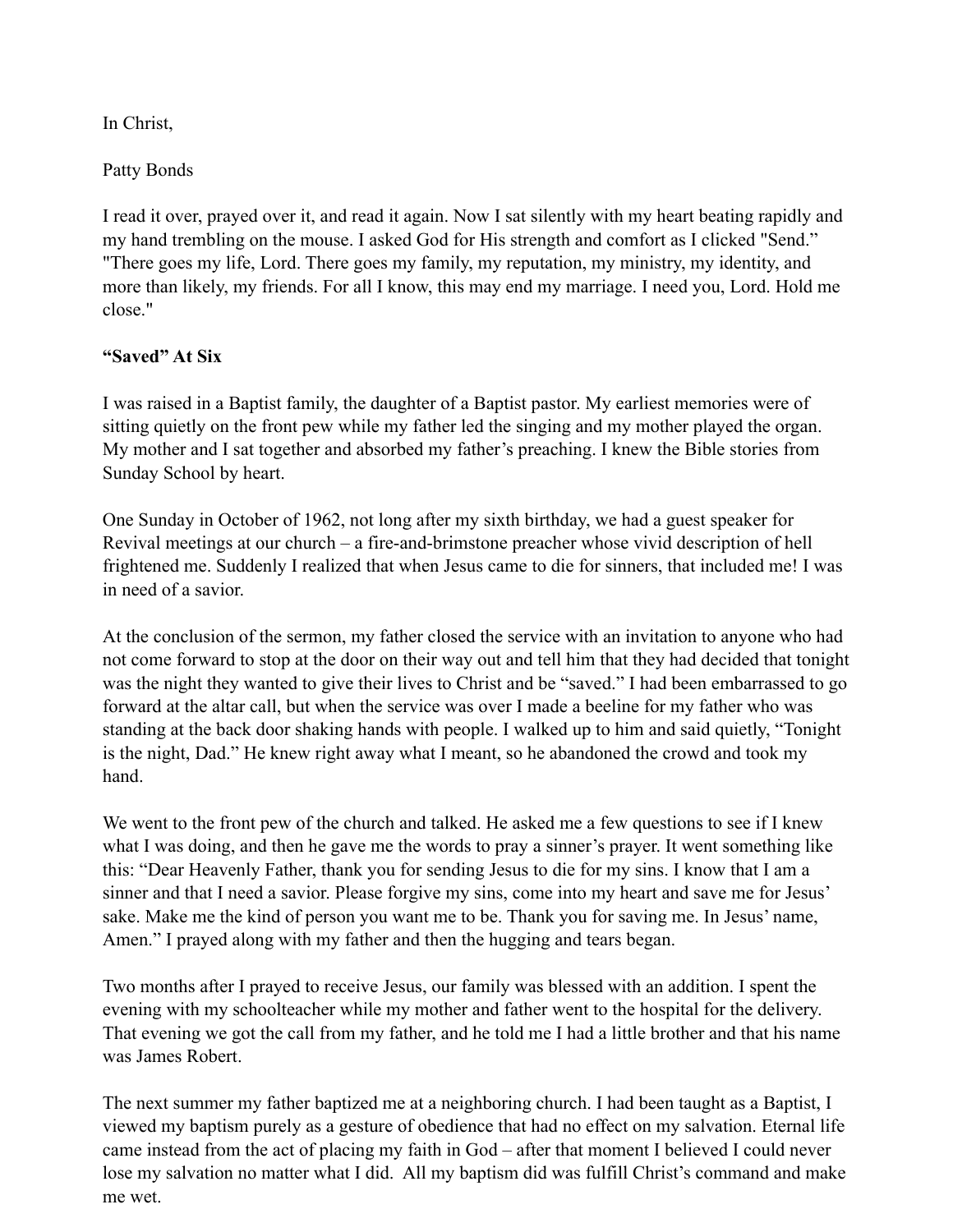### **Growing up anti-Catholic**

I first heard of the Catholic Church when I was in grade school. I had a friend at school that came over to play at our house. She taught me to play "Go Fish" with cards that my parents didn't let me play with. We hid them in the shed. She taught me how to listen to modern music on the transistor radio. Before that lesson I thought there was only one station on the radio: the local Christian station.

I am not sure how my parents realized that my new friend was opening up a new world for me, but they put a sudden stop to our friendship. One of the reasons they gave was that she was Catholic. I remember my mother explaining that Catholics believed they had to work their way to heaven, that they prayed to statues, and that they said the same prayers over and over like pagans. She was particularly critical of the Pope and the idea that a man on earth would claim to be the head of the Church. She said that Catholics did not think for themselves; they let the Pope think for them. They were not even allowed to read the Bible for themselves! She told me that some children throw up when they take first communion because it makes them sick to think about eating Jesus' flesh. I could see the point. It was strange and sickening to think about eating someone's flesh. She explained that the Pope didn't let women decide how many children they were going to have because he wanted lots of Catholics to be born. She said that Catholic women had to have one baby after another until they were either worn out or dead. What kind of people were these Catholics anyway? How could they believe such things?

During this same time my father was preaching a series of sermons on the book of Revelation. These sermons were captivating and I looked forward to each Sunday evening's installment. I remember him saying that the Whore of Babylon referred to the Roman Catholic Church and that the anti-Christ was the head of the Catholic Church, the Pope. I accepted that belief and from that day on I saw anything Catholic as evil.

As the daughter of a Baptist minister, I grew up in a home where theology, the Bible, and an intense emphasis on "faith alone" salvation was deeply woven into the fabric our family's life. I entered adulthood firmly convinced that, as a born-again, Bible-believing Baptist Christian, I had the whole truth. Period. Catholics, I had been taught and had come to believe, most definitely did not have the truth. And nothing could have convinced me otherwise. It was us against them.

Along side my very religious upbringing I also endured the horrors of sexual abuse from my pastor/ father. The man who was my spiritual authority and my father betrayed my trust at both levels and left me devastated and forever changed. My mother cautioned me never to talk to my friends about my "special" relationship with my father because they would think there was something wrong with it. When I started to show signs of emotional problems, I was told they could not afford counseling for me so I needed to just straighten up.

In my early twenties I tried Christian counseling. I found it less than effective. Eventually I just put the thought of recovery out of my mind. I was who I was and there was nothing I could do about it. I was tired of hoping someone could help me make sense of what I had lived through, so I decided I would go to my grave with my secret.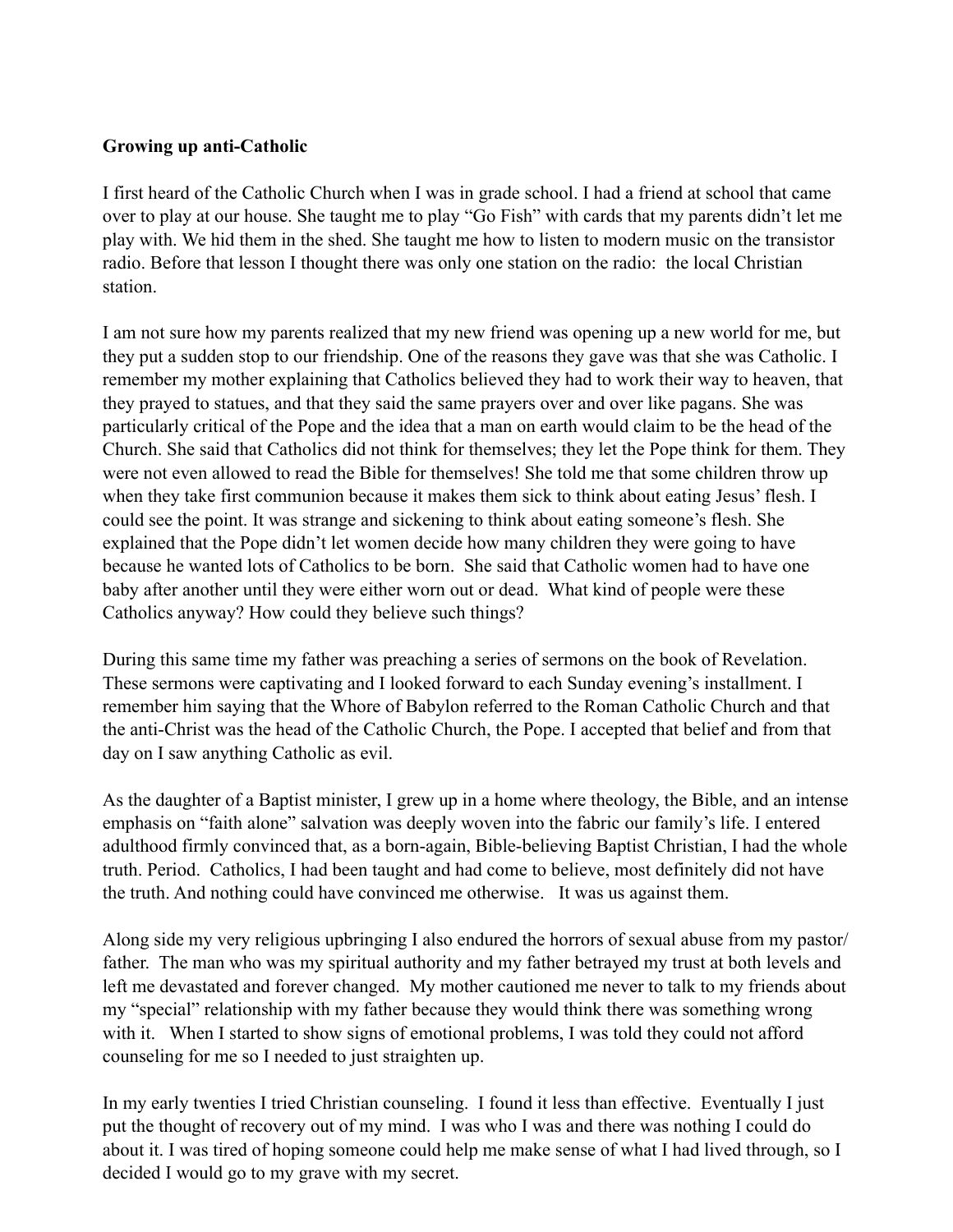#### **Into Calvinism and counseling**

I became Mrs. Richard Bonds in 1982. In 1985 Richard and I had our first child; a daughter, Kimberly Anne. She was such a joy to us, that we immediately wanted another. Sarah Nichole was born in 1986 followed by Esther Daniella in 1989.

Having children gave us something to focus on beside the disastrous state of our marriage. From the very beginning of our marriage, Richard and I had struggled. Each of us had issues from our past that crippled our ability to form a true bond as a married couple. We had been in and out of counseling of several types over the years and I had very little hope that things would ever change.

In 1992 we left the Southern Baptist Church that my family had attended for many years. My brother, James had left two years earlier for a Reformed church [Endnote 1]. James had shared with our family the virtues of Reformed theology, as he saw them, and Richard and I quickly grew more Calvinist in our views. We found ourselves arguing with other members of our Baptist church about issues like predestination and free will. We came to have a very different perspective on life and evangelism. We also felt we needed to be somewhere where we would be deeper in the Word of God than we were as Southern Baptists.

I asked my brother James for his recommendation on which churches in our area we should try. He suggested Northwest Community Church. Most of the elders and members there were of a Calvinist persuasion. We took his advice and visited that church. We immediately felt more at home. Our senior pastor was more of a Bible teacher than a preacher. He taught the Bible using an overhead projector and outlines that he'd hand out to the congregation each Sunday. We spent months going verse by verse through different books of the Bible.

Yet even as Richard and I settled into our new church home, we began to suffer ever-increasing marital strife. The scars I carried from the trauma of my childhood were affecting our relationship. I reluctantly agreed to speak with a counselor recommended by our pastor. Along with her late husband, this woman had spent twenty years helping others. With their unique, biblical approach to counseling – a "discipleship methodology" – they had successfully tackled just about every kind of problem. I wanted my husband fixed and I was willing to do whatever it took to get that. But I had never told Richard or our Pastor about my relationship with my father; that I was not willing to do.

In my bitterness I was ready to quit before we even began, but I agreed to tell her about my marital woes. She listened for a while and then spoke to me about my own sinful responses to the suffering in my life. She told me that as Christians we are called to suffer; that our suffering brings about growth and holiness. She told me that God can take the suffering of my life and make something beautiful of it, but only if I surrendered it to Christ and gave thanks in the midst of my pain. Being Protestant, she had no concept of the beautiful Catholic understanding of suffering. I later learned that I could join my own suffering to that of Christ and offer it to Him in union with His own sacrifice and be a coworker with Him in the saving of souls.

Her words gave me hope that perhaps God had not failed me. I left with a clearer view of my own sinfulness and rebellion against God. I also left with the hope that God was not done with me. The following months brought me spiritual challenges I never thought I could face. They also brought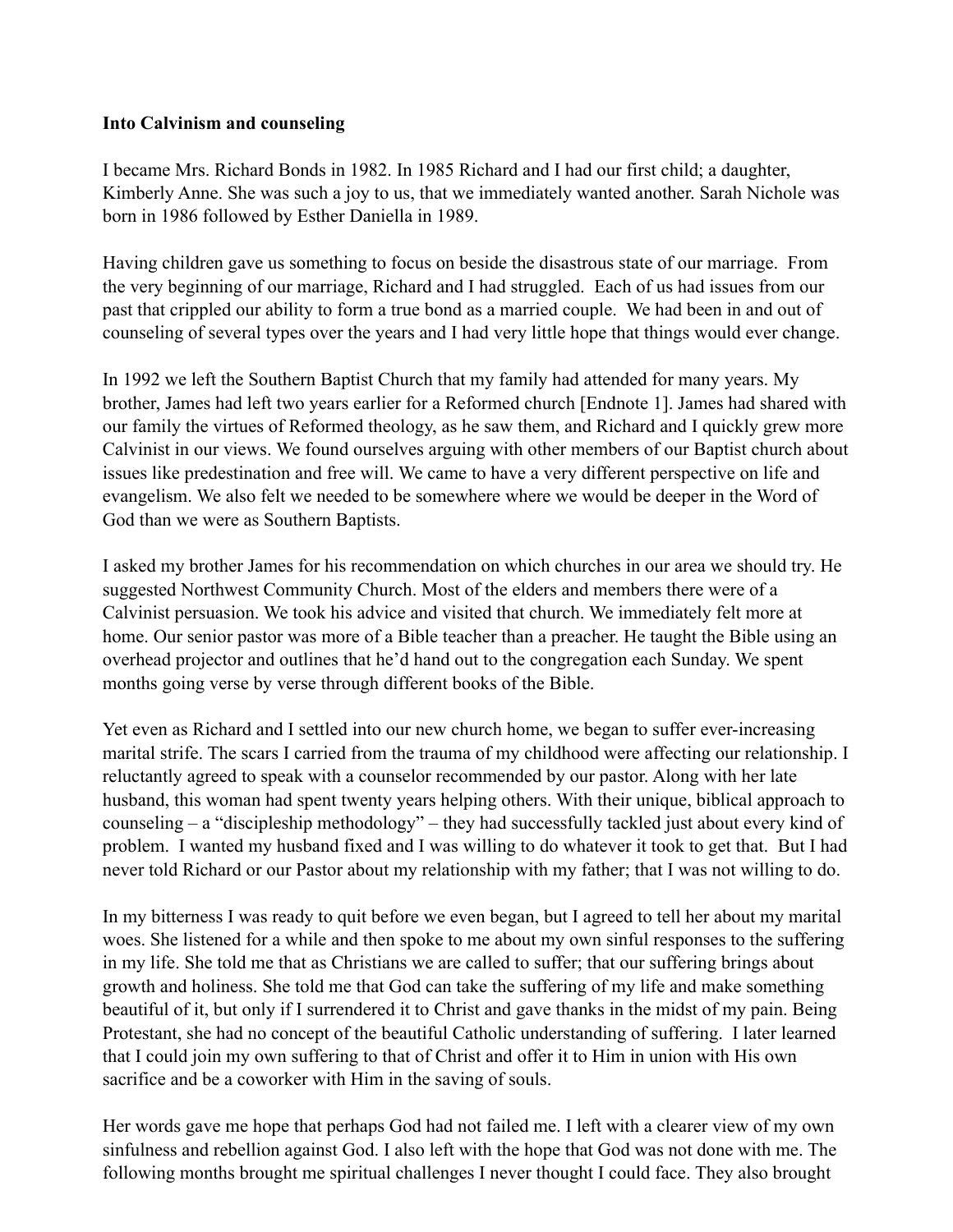deep healing, as God poured out His grace on my life and brought me peace. He gave Richard and me the tools we needed to begin the process of healing our marriage; if only we would use them.

## **Shades of Catholicism in "discipling"**

I learned things while studying this discipleship methodology that would later pave my way home to Rome. For example, we used confessors to assist in the process of healing. We were taught to make a thorough examination of conscience: not just what we did or didn't do, but what our motivations were, what our attitudes were, how we tried to control situations or people, how we responded to the sin of others in sinful ways, etc. We learned to delve into relationships or chronic sin situations and dig sin out by the roots. We made a detailed list of these sins, and in the presence of the counselor (or "discipler") confessed them to God one by one. I found that this method for coming to terms with our personal sin and our attitudes toward others to be deeply effective.

The disciplers were constantly amazed at the liberating effect of this method. It was apparent that confessing sin before a witness, someone older and more mature in the faith, was powerfully effective in breaking patterns of sin and freeing people from persistent guilt.

God in his infinite wisdom knew that left to our own devices we would deceive ourselves into believing that right was wrong and wrong was right unless we had accountability and authority involved in our examination of conscience and our confession of sin. I came to appreciate the power of confession of sin to a brother. I was yet to learn the grace of confession of sin to one who had been commissioned by Christ and his Church to forgive those sins in Jesus' name and to pronounce the beautiful words of absolution over me.

Another thing I was taught through this methodology was that true Christians live lives of obedience and loving service. Belief alone was not evidence of salvation – obedience was the mark of a true Christian [Endnote 2]. This was a new concept for me. It revolutionized my view of salvation. I no longer saw faith alone as the point of salvation. It was no longer a matter of mental assent, but of unconditional surrender to Christ, selfless love of others, rejection of sin, and following in Jesus' footsteps – in our relationships, in our conduct, and in our thoughts.

My discipleship training taught me to live in the presence of God and to obey His prompting. I learned to trust God as I obeyed Him. I stepped out in faith and obeyed His commands even when it was extremely difficult. As He showed Himself faithful. I grew to love my Abba more than my own life. The more I obeyed Him the more I loved Him, and the more I grew to know Him. (John 14:21) He was as close as my own breath. I lived in a state of glorious fellowship with the Lord. Life was sweet. I was Abba's little girl.

# **My brother makes a name for himself**

In the preceding years, my brother James had become deeply involved in studying theology and had for some time engaged in Protestant apologetics, focusing his conversion efforts on Mormons and Jehovah's Witnesses. After some prodding from some former Catholics he knew, he turned his attention to the Catholic Church. Understandably, we were all proud of James as he sought to spread the message of Reformed Protestantism to Catholics, and to show them that Roman Catholicism did not represent the Gospel of Jesus Christ.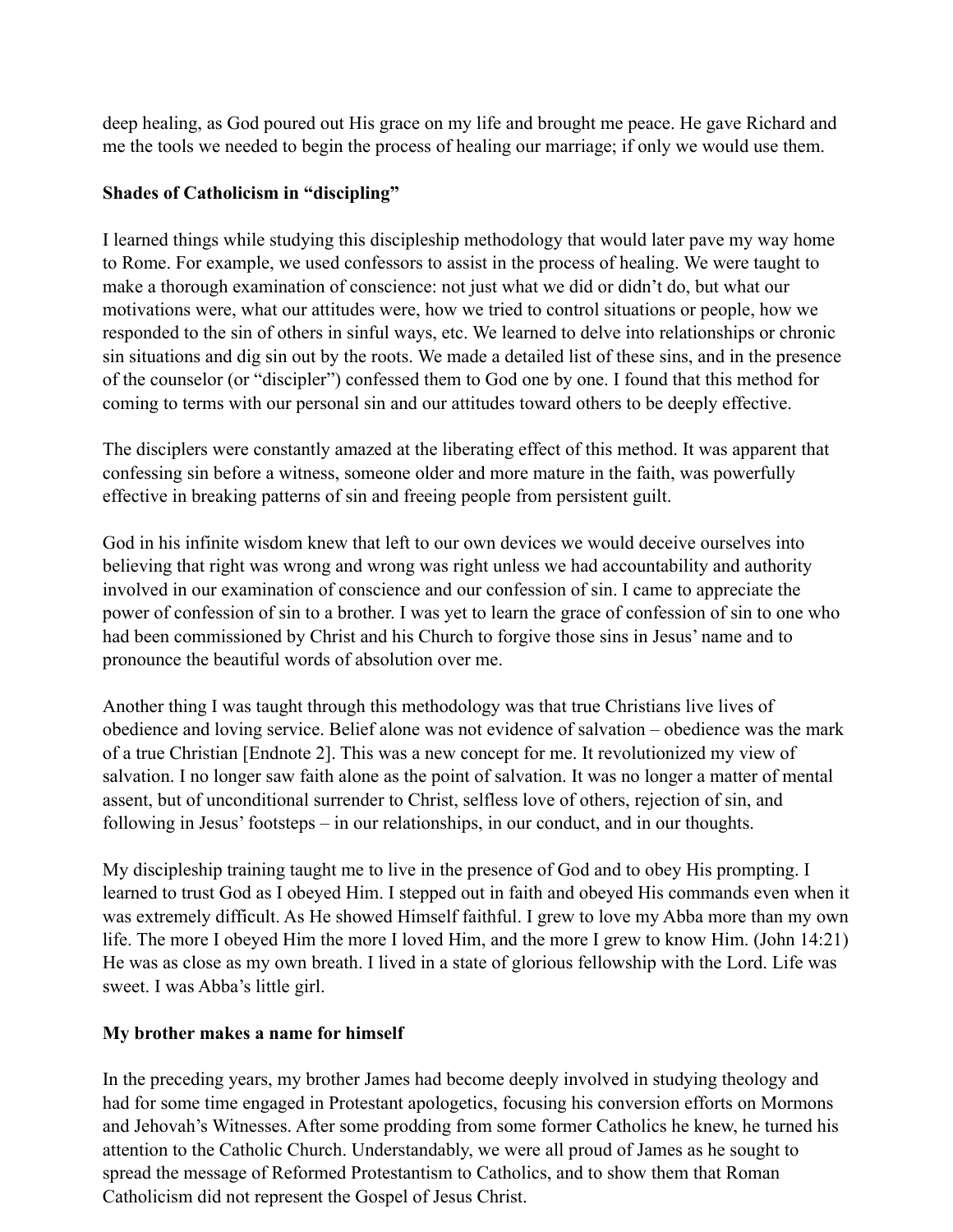By 1998, he had earned a doctorate in Protestant apologetics and had written a number of books attacking Catholicism. He regularly engaged in debates with nationally-known Catholics, including Tim Staples, Fr. Mitch Pacwa, Fr. Peter Stravinskas, Robert Sungenis, and even with the editor of the Surprised by Truth series, Patrick Madrid.

Even before he had grown prominent, I had listened attentively to the post-debate conversations James had with our parents at family dinners. I heard from him how this or that Catholic had attempted to defend the Catholic Church's teachings from the Bible.

Theologically, I agreed with his arguments against the Catholic Church, but I didn't enjoy the intensity and rancor of those debates. I found them to be an occasion of sin for those on both sides. Tempers flared easily, and I just didn't see that arguing changed hearts. I preferred to spread my anti-Catholic beliefs by sharing my version of the Gospel with my children and my friends, and by living my life in love of God and in obedience to Him.

## **Those darn Irish Catholics**

In the spring of 2000 my oldest daughter Kimberly expressed an interest in learning more about our Scottish/Irish heritage, so we decided to go to the Scottish Highland Games in Mesa, Ariz. It was wonderful. The sound of bagpipes filled the air; Highland dancers defied gravity in competition and exhibition; genealogy experts helped us trace our family roots back to the old country. We learned about our clans and septs.

What a glorious day it was! It gave us both a strong sense of belonging. As we left the festivities that evening we decided to investigate the Irish side of our heritage the following month at the St. Patrick's Day Parade in Phoenix.

As the parade began, a car carrying the Catholic Bishop of Phoenix drove by; shortly after that, a retired priest who was obviously loved and honored by the Irish community. Then came the Knights of Columbus in full regalia. It was a "Who's Who" of Catholic life in Phoenix. I felt out of place. Why did these Irish have to be so, so Catholic?

At the end of the parade came the star of the show: St. Patrick himself, dressed as a Catholic Bishop, complete with staff and what looked like a fish-shaped hat. I had been told somewhere in the past that the miters worn by bishops represented a pagan fish god. The sight of them always made my skin crawl.

I wondered how much truth there was in the legends about St. Patrick. When I got home that evening, I did some research on the internet. I expected to find mythical tales about him sending all the snakes into exile in England; instead I found sites that treated him seriously, as though he were an actual historic figure.

One caught my eye: "The Confessions of St. Patrick." I thought it probably contained some juicy gossip about St. Patrick that the Irish might not want us to know. But instead I discovered a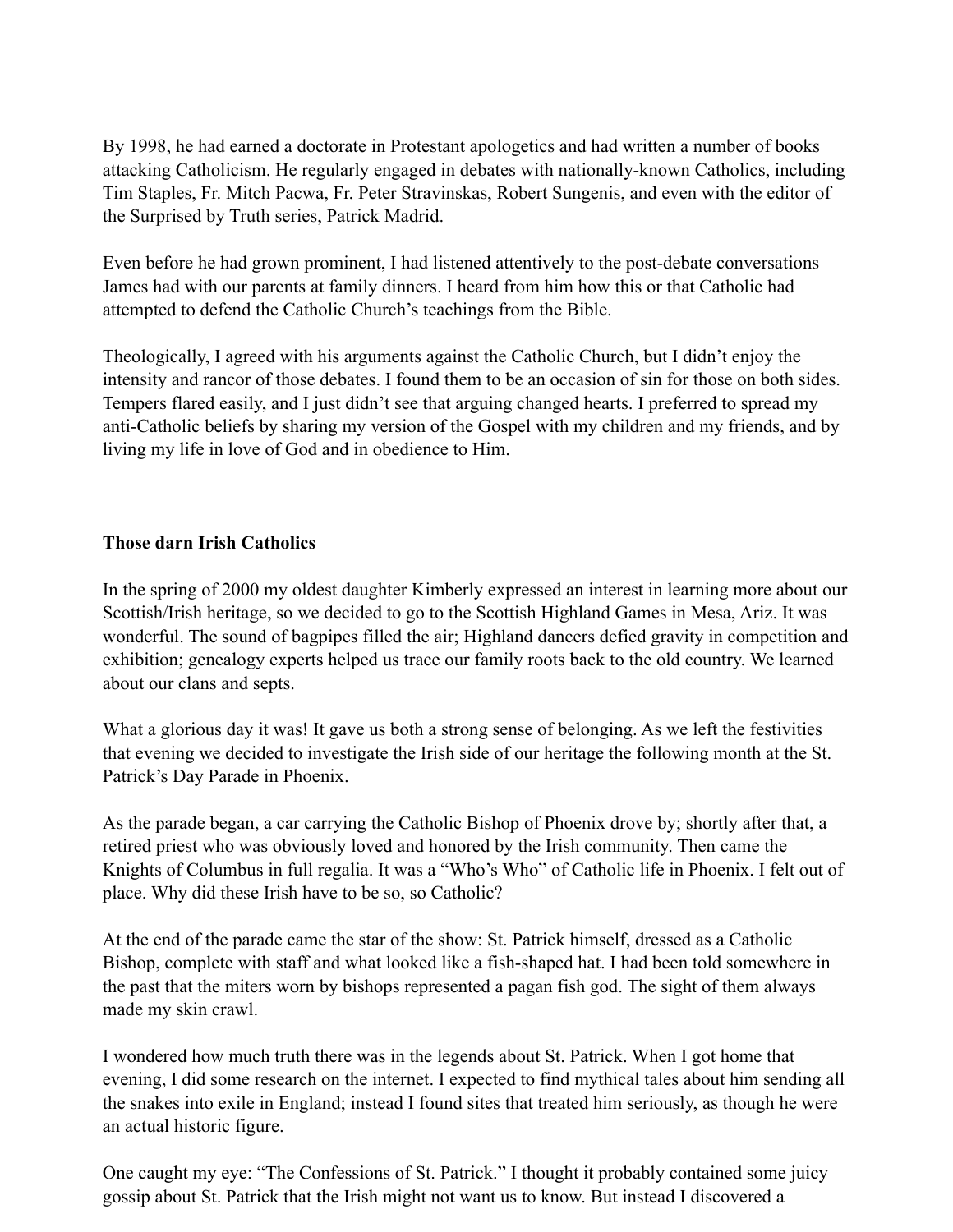Christian man of God who walked humbly with the Lord and who knew Him in a person way as I had come to know Him. I discovered in St. Patrick a brother, a kindred spirit.

But how could a pagan Catholic Bishop know the Lord Jesus Christ the way I did? How could there be this unity of spirit between St. Patrick, a Catholic, and me, a Bible-believing Protestant? At that moment, the Holy Spirit awakened in me the need to know and understand the Catholic faith.

## **Friends help break down my resistance**

I was amazed and not a little concerned to notice that over the next few months the Holy Spirit began a gradual process of warming me up to Catholicism. I had been raised so anti-Catholic that He had to break down formidable walls of prejudice before I could take a sincere, objective look at the Faith. God also started preparing my heart through music. My husband bought me a couple of CD's by an Irish singer, who was Catholic and whose songs reflected the rich Catholic heritage of Ireland. Normally I would have considered these CD's an unwise purchase and put them in a cupboard or simply thrown them away. Because of what the Holy Spirit was doing in my heart, I found them inspiring.

I began asking questions of my two Catholic friends. Magdalen had a lively, active, and joyful faith. I had never heard a Catholic put such emphasis on faith in Christ. Brad had been my Chiropractor for seven years. I knew he was Catholic, but I also knew he was a true believer in Christ. His life had been an example of charity and friendship. I knew he loved the Lord. This made him an oddity to me and I simply refused to think about his religious affiliation because it did not fit into my theological stereotypes.

I asked Magdalen and Brad isolated questions to see what kind of answers I would get. Then one day in Brad's office I began asking deeper questions. He said he was not much of an apologist, but he knew a book I should read. I bristled immediately and told him that I was a "sola scriptura kind of person" and if the Catholic faith was not scripturally sound, I was not going to consider it.

He smiled and assured me that it was indeed scripturally sound and that I just needed to read the book, called "Rome, Sweet Home" which he promised to get for me. I asked for a Catechism as well. I thought that if I was going to examine this faith, I needed an authoritative resource, not merely a testimonial. He agreed. At that point, with the exception of Magdalen and Brad, no one knew I was thinking about the Catholic faith. And I certainly wouldn't have been caught dead buying a copy of the Catechism of the Catholic Church.

# **Drawn by the Eucharist**

In late April, 2000, still curious about how I could have so much in common with Magdalen, I was inspired. I thought if she came to my church, she would find she was even more at home there than she was in her Church. At the same time, I was curious about what went on at a Catholic Mass. So I called Magdalen and suggested we visited each other's church. She agreed, and I made plans to attend my first Catholic Mass the next evening ( which turned out to be Divine Mercy Sunday).

I was nervous as I approached the doors of the Church, but once inside it seemed like a normal place. There were none of the medieval pictures or statues I expected. The walls were familiar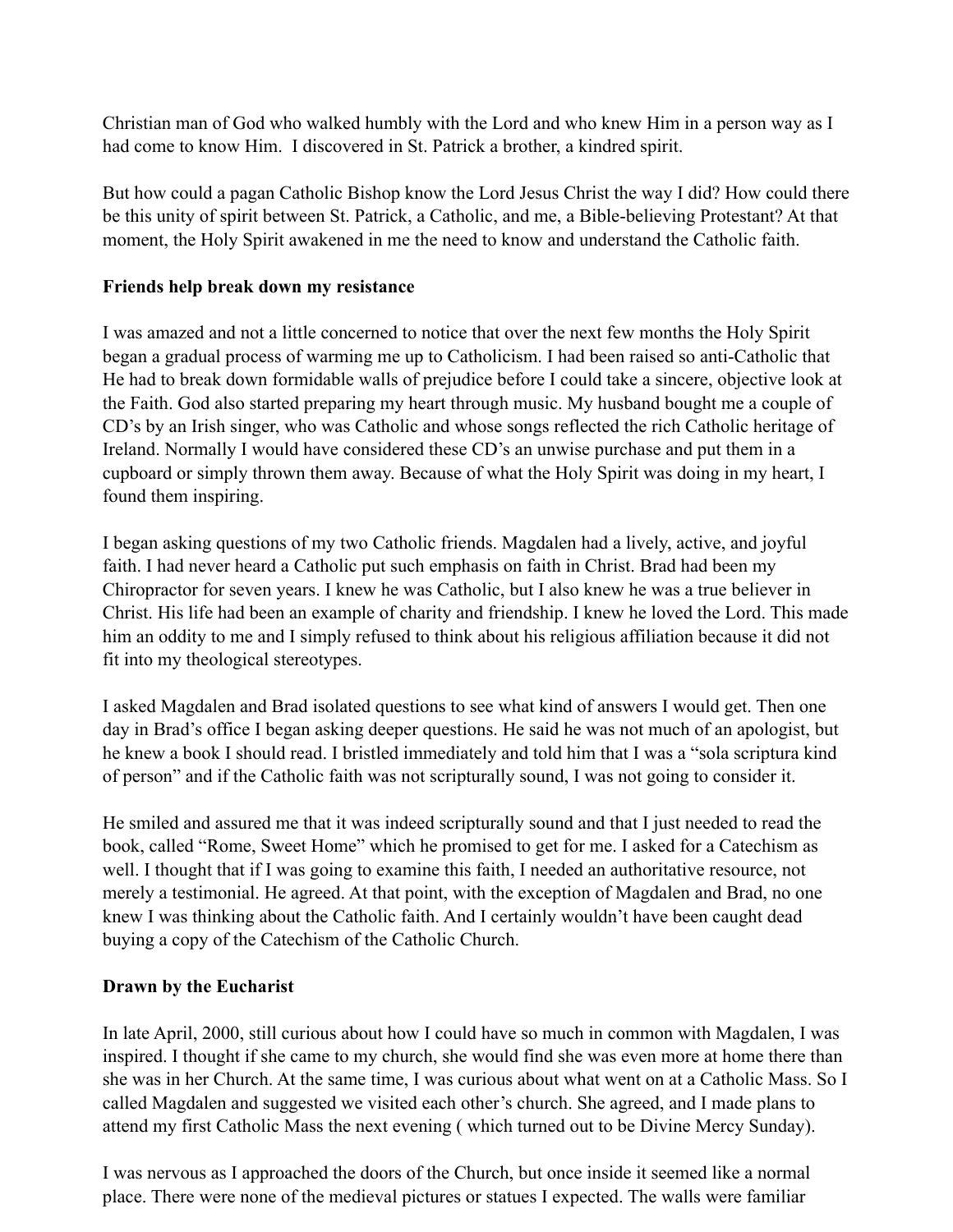beige and the decorating was of a Southwestern flavor. The baptistery was obviously for immersion, which made me feel more at home. I sat down and tried to be calm and relaxed.

As Mass began, I realized what a fish out of water I was. Everyone knew what to do – except me. There was so much bowing and gesturing! I tried to fight the tension building up in my neck and shoulders. After some pleasant singing, we sat down and a woman reverently stepped to the podium and read a passage of Scripture. Hearing Scriptures made me feel more at ease. Just as I began to relax, the congregation stood and began singing. Then the deacon turned and bowed to the priest, who made the sign of the cross over him. He walked to the pulpit and read a passage from the gospels.

So far, I was very impressed with how scriptural everything was. Even the sermon was quite good. I didn't understand the need for the formality and pageantry, but I could see why my friend's faith seemed so biblical. Everything this community did revolved around scripture and prayer.

## **Then came the Eucharist.**

I had no idea how my life was about to change. Without warning, the Presence of God fell on that place. I had never felt Him as powerfully as I did at that moment. I lost touch with most of what was happening around me. I barely kept up with the liturgy. I stood there bathed in the light of His breathtaking Presence. It went on and on as each of the parishioners filed forward to receive communion.

As the Mass ended, I was speechless with joy at the Presence of God. I hugged my friend and said goodbye. I walked into the parking lot not able to feel my feet on the pavement. I prayed frantically for answers. "What was that, Lord? I have to understand this. What do I do now?? I know you want me to look into the Catholic faith, but where do I begin? I am not a theologian or a scholar. Where does an everyday person like me begin?"

His answer came back immediately and unmistakably: "Start with what draws you; start with the Eucharist." I drove home knowing I would do just that, somehow, some way. I was excited … and afraid.

# **Catholic myths go up in smoke**

While Brad was rounding up books for me, I tried to think of another way of getting information. I didn't know whom to trust. If I went to my extreme-Calvinist associate pastor, I knew what he would say: "Run, repent, refuse to listen to those deceivers!" I knew where my brother stood and I knew I would not get unbiased information from him. So I prayed for wisdom.

Then I remembered a man I'd known years back, a man who'd become close to the Catholic Church, yet still held many of the same beliefs I did. Back then I had been deeply moved by what he had to say though I didn't understand why. I felt I could get some objective information from him, and since he lived so far away, I could avoid discovery by friends and family.

For the next month this man sent me by e-mail Catholic doctrine on the Eucharist, justification, purgatory, and many other topics. He gave me solid, objective information, and endured my endless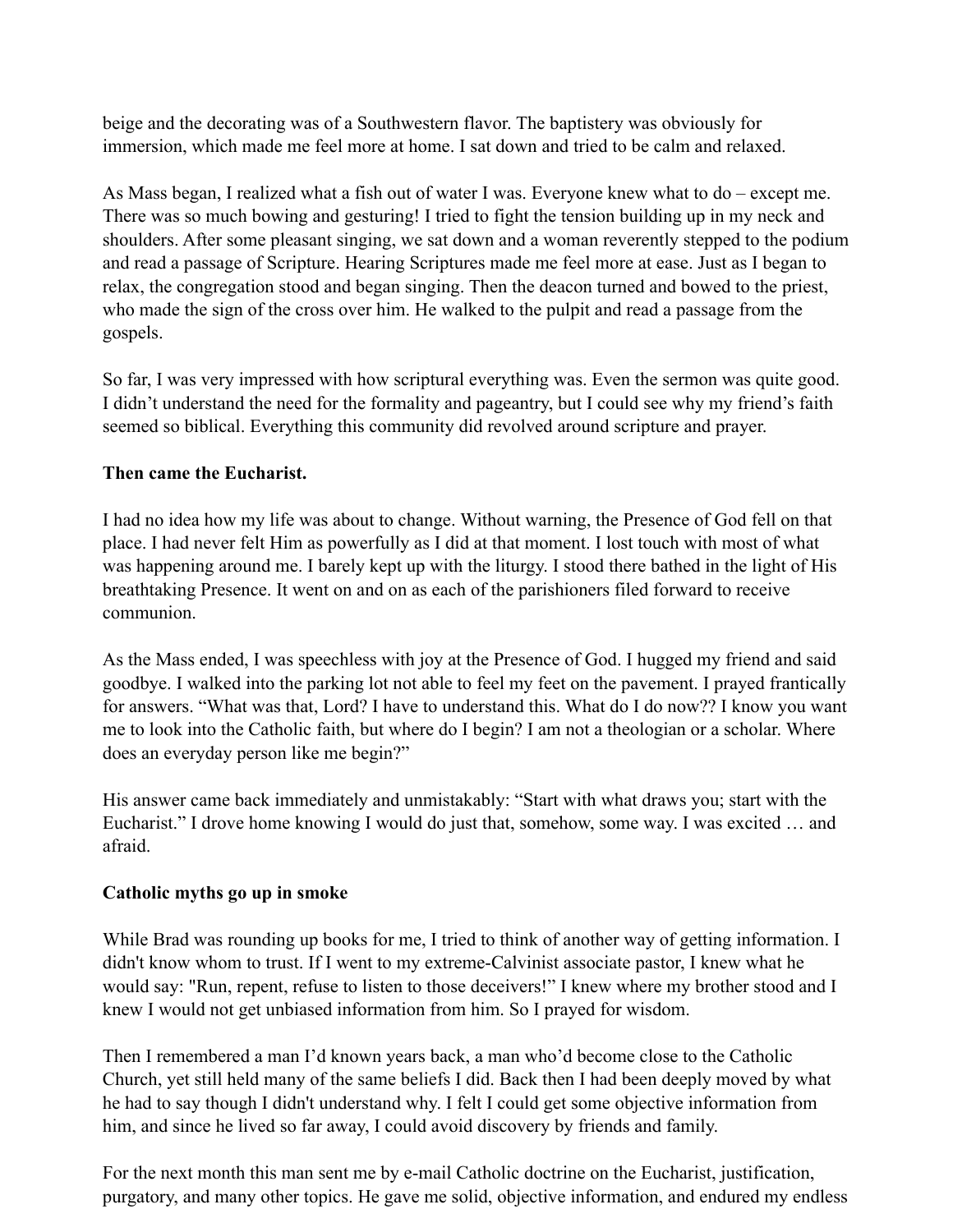and often repeated questions – especially about the sacrificial aspect of the Eucharist. The documents he sent began to show me that the early Church saw the Eucharist as not just a symbol or a memorial, but as the true presence of Christ.

I was shocked by what I was discovering. Contrary to what I had been taught to believe by my Baptist friends and family, Catholics weren't cannibals; they didn't believe that Jesus was crucified over and over again on the altar; the Real Presence of Christ in the Eucharist was not a medieval innovation, but a thoroughly apostolic and biblical doctrine handed down from the earliest times. It was an integral part of Christian worship from the earliest times!

The Catholic Faith was nothing like I had thought it was.

At that same time, Brad gave me the books he had offered me. I started reading Rome Sweet Home by Scott Hahn and his wife Kimberly, both of whom were converts to Catholicism. I had never heard of a Protestant converting to the Catholic Church. I knew many unconverted people who had left the Church to become Protestant, but I had never considered people of great faith, devotion to Christ and academic excellence actually claiming to follow Christ into the Catholic Church. As their story unfolded, I could identify closely with Scott's allegiance to scripture and to Kimberly's struggle with long held prejudices and stereotypes.

I spent the weekend finishing Rome Sweet Home and the theological foundations on which I had built my life cracked and could no longer support me. It was frightening and exhilarating at the same time: I was both thrilled by the possibility that Jesus was present in the Mass and terrified that I might have to leave the comfort of my doctrinal heritage and familial beliefs and venture into unknown territory, quite possibly alone.

# **I make a few friends in heaven**

Monday morning I woke up and realized that I had lost a small Celtic cross off of my charm bracelet the day before. I assumed I had lost it while walking the dogs the day before. When I walked them again later that day, I watched the sidewalk carefully. I loved that cross, and wanted it back.

So I decided to test the Catholic waters a bit. I didn't know if there was a patron saint of lost things, or what his name might be, but I sheepishly prayed that if there were such a saint, he would pray for me and I would find that cross. But the cross didn't appear miraculously, and I soon lost hope of finding it.

I was tutoring that summer at a high school in an unfamiliar area. I didn't even know the name of the street it was on; I just watched for the parking lot and turned on the street immediately after it. As I drove to work that Monday, I prayed out loud about the things God was doing in my life. I had just finished telling the Lord that if He was calling me to the Catholic Church, I would choose St. Patrick as my patron saint because Patrick had led me there. Just as I uttered those words, I approached the school parking lot. The light turned red and I had to stop. I looked forward as I waited for the green light. There before me was a street sign. Patrick Street!

# **Taking off my Protestant glasses**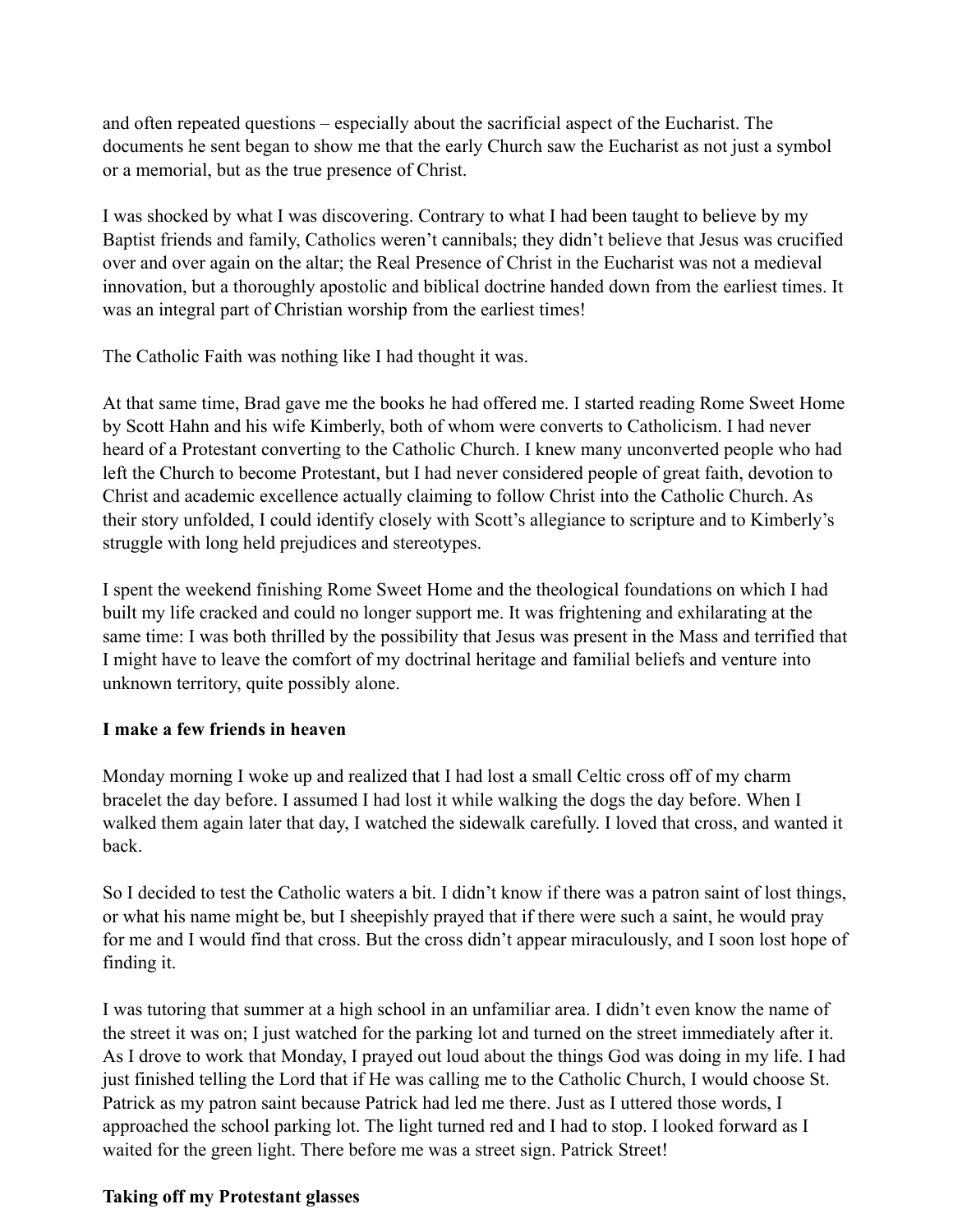Summer school ended and I had more time for reading. I decided that before I put my marriage, my family, and my whole life on the line, I would need to be sure of what I was doing. Even to have considered the Catholic faith would be an embarrassment among my peers. It would have shown I had doubted our own rightness. I was not willing to damage my reputation.

I wanted to know that what I was studying was accurate. For example, in Rome Sweet Home some of the quotations from the early Church were quite a revelation and I wanted to know if they were authentic. I had grown up mistrusting Catholics and anyone of a different belief system, including other Protestants. I needed to check the word of this Catholic convert to see if he was quoting the early Christians honestly.

I went to the Internet and looked up the writings of St. Ignatius of Antioch. I will never forget reading his words concerning the Eucharist: "They abstain from the Eucharist and from prayer because they do not confess that the Eucharist is the flesh of our Savior Jesus Christ, flesh which suffered for our sins and which that Father, in his goodness, raised up again. They who deny the gift of God are perishing in their disputes." I gasped and pushed my chair back from my computer. "I've been robbed!"

After checking some of the other quotes I had read, I realized that my mistrust of Catholicism had been misplaced. I needed to question everything about Catholicism I had believed until then. It was time to take off the Protestant glasses.

I decided to test the direction I was heading by reading my brother's books against the Catholic Church. I knew of no other books with as strong an anti-Catholic message as his. I reasoned that if he could not refute what I had learned from the Bible and Christian history about the Catholic Church, it could not be refuted. I had recently finished reading his book challenging Catholic teachings on Mary; I took two of his other books off the shelf at home and began studying them as well,

I soon saw that James was fighting a caricature of the Catholic Church: his arguments attacked an ascribed to the Catholic Church, but his anti-Catholic rhetoric left the real teachings of the Church unscathed. His characterization of the Eucharist as a repeated sacrifice of Christ demonstrated his ignorance of Catholic doctrine and an earthbound view of heavenly reality. You cannot repeat a sacrifice that exists perpetually in the eternal present of heaven! [Endnote 3]

He called the sacrifice of the Mass a denigration of the finished work of Christ on the cross, showing his failure to see that the sacrifice of the Mass is Christ's once for all work applied to our lives within the earthbound limits of time. Although examples of temporal punishment for sin fill Scripture, he denied the existence of Purgatory. His arguments against the Communion of Saints and devotion to Mary demonstrated a superficial understanding of the biblical evidence as well as of the Catholic teaching that in the mystical body of Christ, each of us is called to intercede on behalf of each other.

It was clear that he had never looked at scripture or history from a Catholic perspective. Neither had I until recently. And while that change of perspective made all of scripture and history make perfect sense for me, he continued to wield his pen in defense of his truncated, innovative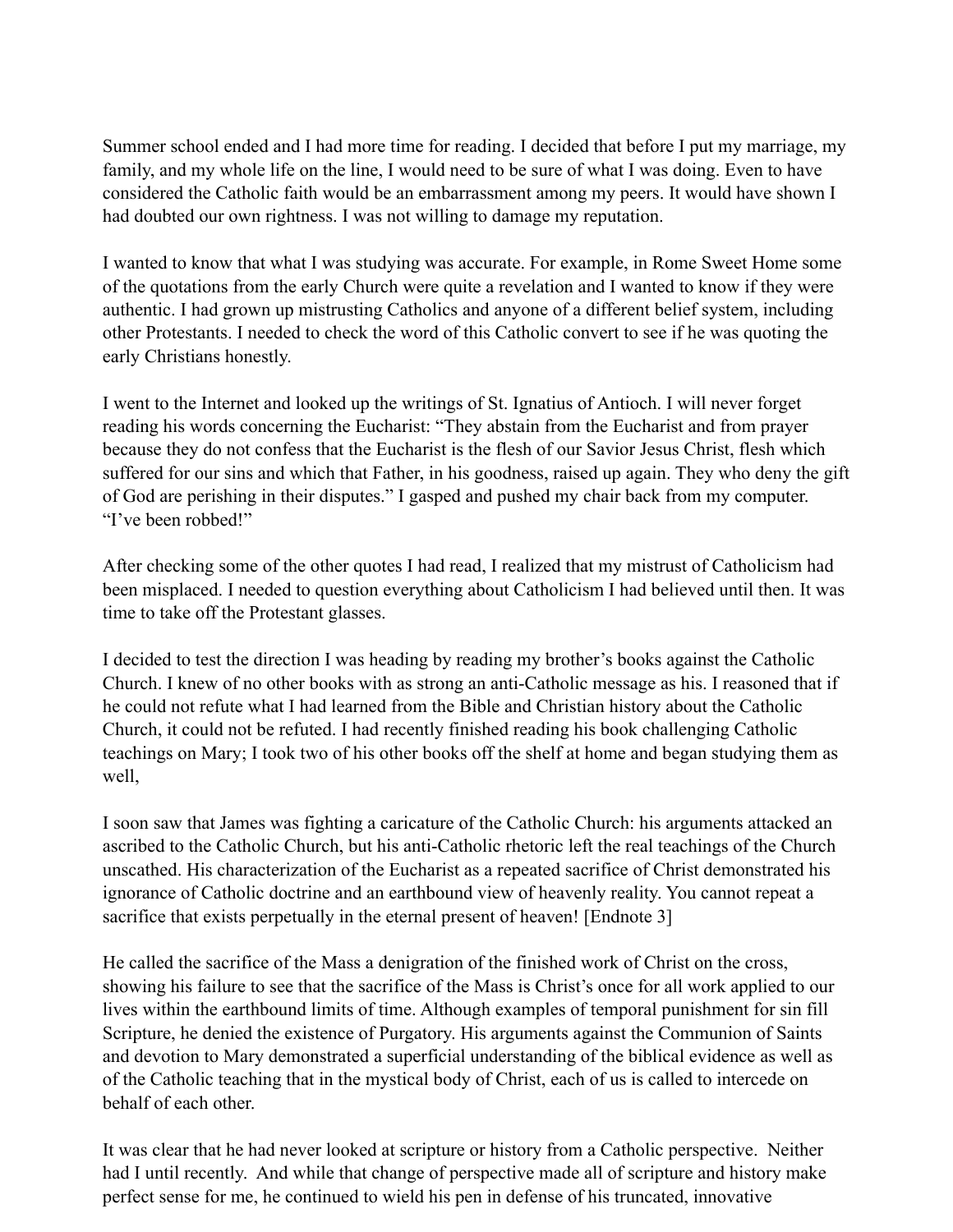protestant perspective. Having grasped the Catholic perspective, his ranting seems senseless and vicious to me. Rather than turn me away from the Catholicism, my brother's books only confirmed and deepened my interest in it.

### **Searching for peace at the crossroads of a choice**

Months earlier, I had attended a seminar on Catholicism presented by one of our associate pastors, who had been raised Catholic and later become a "born again Christian." He had made up a chart to present what he believed the Catholic Church taught and the opposing Protestant position for each doctrinal point. I had kept the chart. Now I took it out to see if there was information there that I was overlooking in my examination of Catholic teaching. But rather than discovering fatal flaws in the Catholic position, I found that even after just a few months of study I could disprove each point this pastor attempted to make against the Catholic Church. I remembered how he and some in the audience had mocked the Catholic Church and I shuddered at their ignorance, and at their irreverence for truths I had begun to see so clearly.

After wading through more materials critical of the Roman Catholic Church, I became utterly convinced that the Catholic Church was right about these biblical and historical issues and the Protestant arguments were wrong. I no longer had a choice. I had to embrace the Catholic faith, or run from the truth and go back to where I had been, and spare myself the struggle that lay ahead.

I was terrified and had trouble sleeping. I sought constantly to discern the truth. I prayed for God's guidance and protection from deception. I would wake up in the night debating with myself. I had troubling dreams about the opposition I would face if I embraced the Catholic faith.

One of my prayers at that time was that God would give me peace and joy: peace of mind, so that I could think clearly without fear and confusion; joy, because the joy of the Lord had been my strength and I needed that strength now.

# **The Hahns lend a hand**

While making dinner one night when, burdened by discouragement, I prayed that God would send help. Suddenly the phone rang. It was Magdalen. She asked if I was all right. I smiled, knowing my prayer had been answered. I asked if I could call her back in a few minutes, made some excuse to my family as I set dinner on the table and I rushed to the bedroom to make the call. Magdalen was on the other line with her sister and asked if she could call me back later. I hung up. But the need to talk to someone was unbearable.

I took a long shot and called the Hahns.

The young lady who answered said Kimberly was busy with the baby and Scott was away. I left my name and number and lay face down on my bed, praying with all my heart that she would call me back. Minutes later the phone rang. It was Kimberly.

I asked if she had ever heard of James White. She had. Then I told her I was his sister. I could hear a soft gasp on the other end of the line. Looking back, I can imagine her thinking that here she was,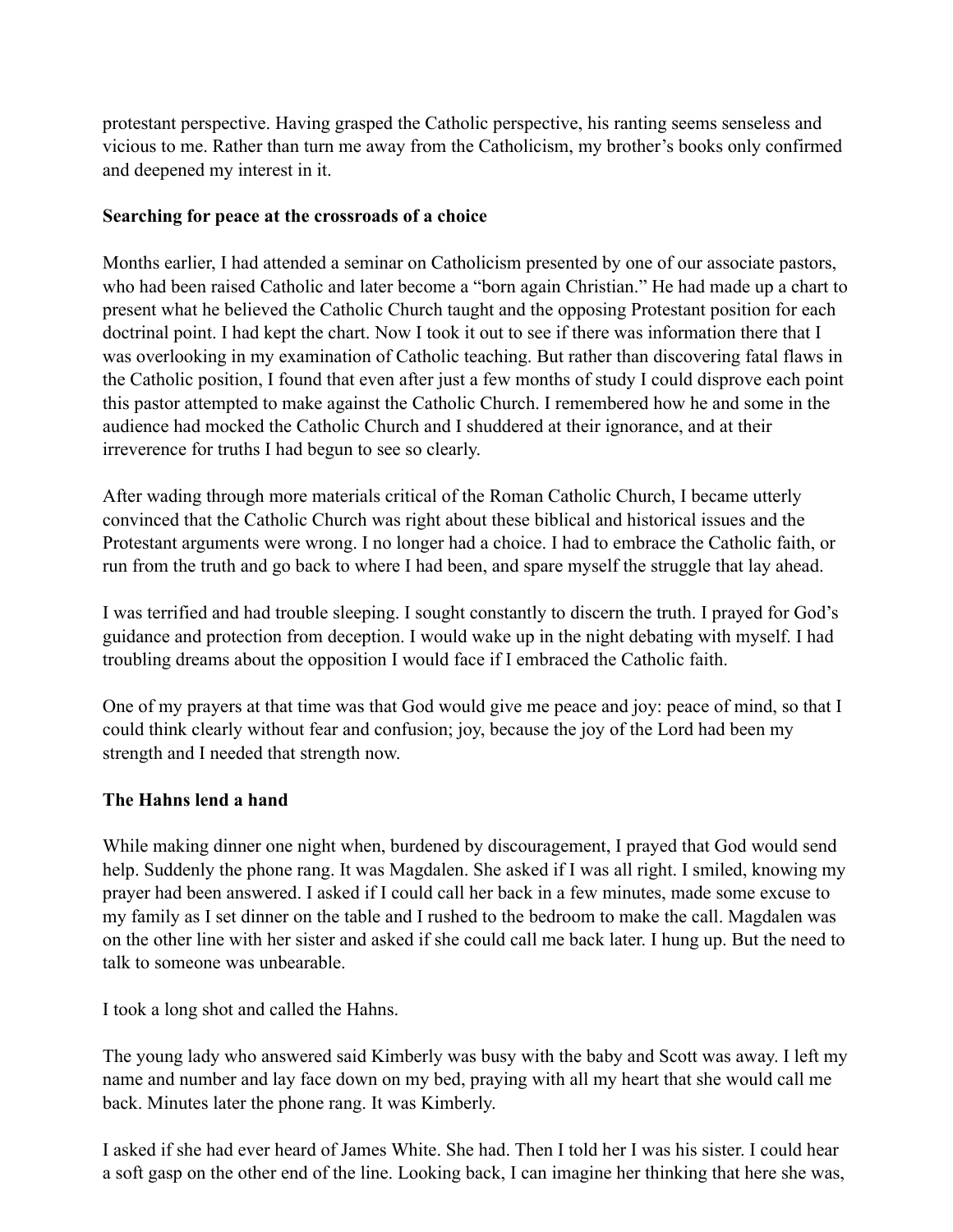alone with the kids, late in the evening, probably tired, and she had James White's sister on the phone. I imagine she shot up a prayer for help.

I took in a big breath and with the tears beginning to flow I said, "I think God may be calling me to the Catholic Church!" Then I heard a louder gasp, followed by words of love and reassurance. For thirty minutes we talked about everything from sacraments to what Richard's reaction to my conversion might be.

At the end of our conversation she asked if she could pray with me. Although I was afraid of praying with a Catholic because I figured I would not know how, I said I would be happy to pray with her. She began in the name of the Father and the Son and the Holy Spirit and my heart warmed at the sound of the invocation of the Holy Trinity. She prayed for me in love and concern that I would follow Jesus wherever He led me. She didn't pray that I would become a Catholic but that God would give me peace and joy in my journey and make plain to me where He was leading.

# Peace and joy.

I smiled through the tears. My constant prayer those past weeks was her prayer for me.

At the end of our conversation, I asked if I could correspond with her and Scott to ask questions. She gave me the e-mail address of their secretary, Marie. She was a convert herself and a knowledgeable catechist. We began to correspond almost daily, and are still very close friends. Marie not only answered all my questions, she stood beside me through the tough times and prayed me through some of the hardest days of my life. She has proven to be a treasure as a friend.

Marie endured my endless and often redundant questions. At one particularly frustrating moment, she said, "Patty, you can enjoy the ballet, or you can study muscles!" She explained to me that the faith is more than just isolated doctrines; it has an organic unity that makes it one perfect whole. I wasn't able to see that yet and still needed to scrutinize every teaching.

### **I break the news to Richard**

The time had come to tell my husband what was going on in my heart. Our marriage had been so painful; now I was going to make it more challenging. He had married a Baptist girl and intended to raise our girls as Baptists; now I was thinking of becoming a Catholic. Earlier in our marriage we had both seen Catholicism as a false religion and would have been terribly disturbed if any of our girls had even dated a Catholic. Now I was standing on the banks of the Tiber, wondering if I was going to have to cross alone. Completely alone.

One afternoon I asked Richard to come into our room for a talk. I was terrified that the next few moments would see the end of our family. I forced out the words to explain that I had been studying the Catholic faith for several months and that I was discovering it was nothing I was raised to believe it was. I had discovered that the Catholic Church is far more like the early Church than ours was. I had read most of my brother's arguments against the Church and had not found them persuasive. I wanted to take classes at a local parish and learn more. What did he think?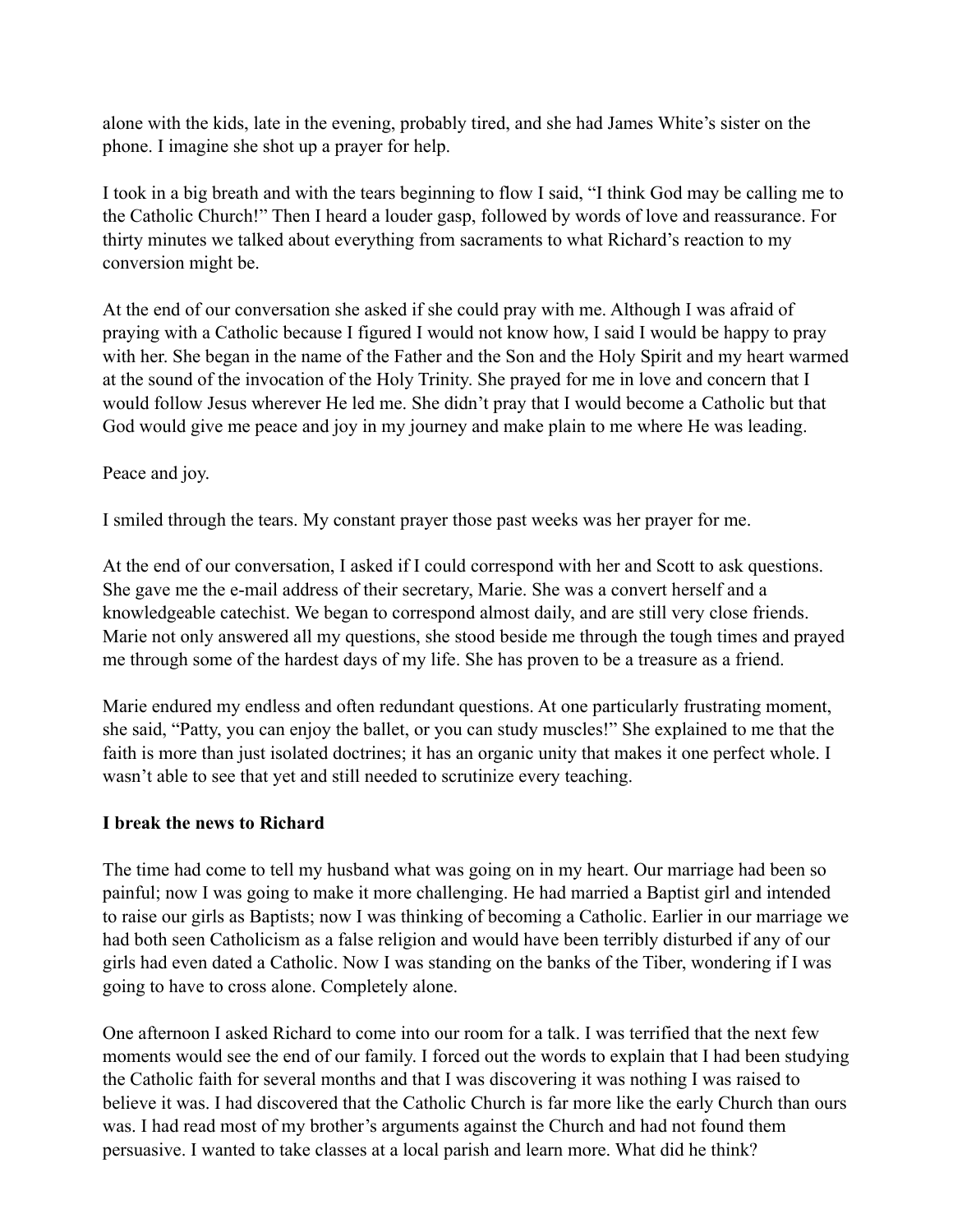I sat and trembled and waited for an explosion. I barely breathed as he stood and walked toward the door. Then he calmly said, "Do what you feel you need to do."

I could hardly believe my ears. I pressed on.

"What if the things I learn make it necessary for me to convert to the Catholic faith?"

He said again that I should do what I felt I had to do.

Like Abraham fearing he might aggravate God by pushing for an even better answer, I tried one more question. "What if the elders of our present church came after him to try to make him stop me?"

Richard turned and looked at me: "I would tell them to mind their own business."

With that he left the room. I could barely believe it! The explosion had not come. I was free to search for truth and follow Christ wherever He led me.

In August we went on a family vacation. I had a lot of time the van to read and listen to tapes. I had taken along Scott Hahn's three-tape series on the Eucharist. I could hardly contain myself as I listened. I wanted so much to share what I was learning with my family!

I had also been reading Hahn's The Father Who Keeps His Promises. I spent a glorious afternoon finishing the book and seeing how from Adam and Eve to the present day God had reached out to humanity through His covenants. Salvation history stretched out before me like a huge schematic of God's love for mankind. I closed the book, walked out onto the balcony of our hotel room, looked up and before the Lord and all the hosts of Heaven, declared, "I'm Catholic, I'm coming home!"

All the way home, I was both happy and afraid. The more I contemplated the ramifications of my decision the more fearful I grew. Could I bear losing my friends? Oh, dear Lord, what if Richard's reaction was hostile? Would he try to take our children in order to protect them from "the Whore of Babylon?" The joy of discovering Christ's Church was tempered by my realization of the suffering this discovery might be leading me toward.

### **God gives me signs of His preparation**

Part of that joy the Lord gave me included an awareness of how God had been preparing me in advance to embrace Catholic teaching. As He had helped me see past sola fide, God had led me to understand Purgatory for the most part before I ever realized God's call to the Catholic faith.

One evening, two years or so before that fateful St. Patrick's Day, I was deep in prayer, meditating on heaven. Heaven was my favorite subject and I longed to be home with my Heavenly Father. I was asking the Lord what it would be like to come home to Him: what would it be like to pass from this earthly life to life in Heaven? As I prayed I saw God as the consuming fire that Scripture describes Him as. I imagined the light of His presence and the power of His Holiness. I saw myself, an imperfect human, leaving this world and moving heavenward. As heaven approached, the radiance of His Presence had the same effect that a fire has on an object that gets close. Eventually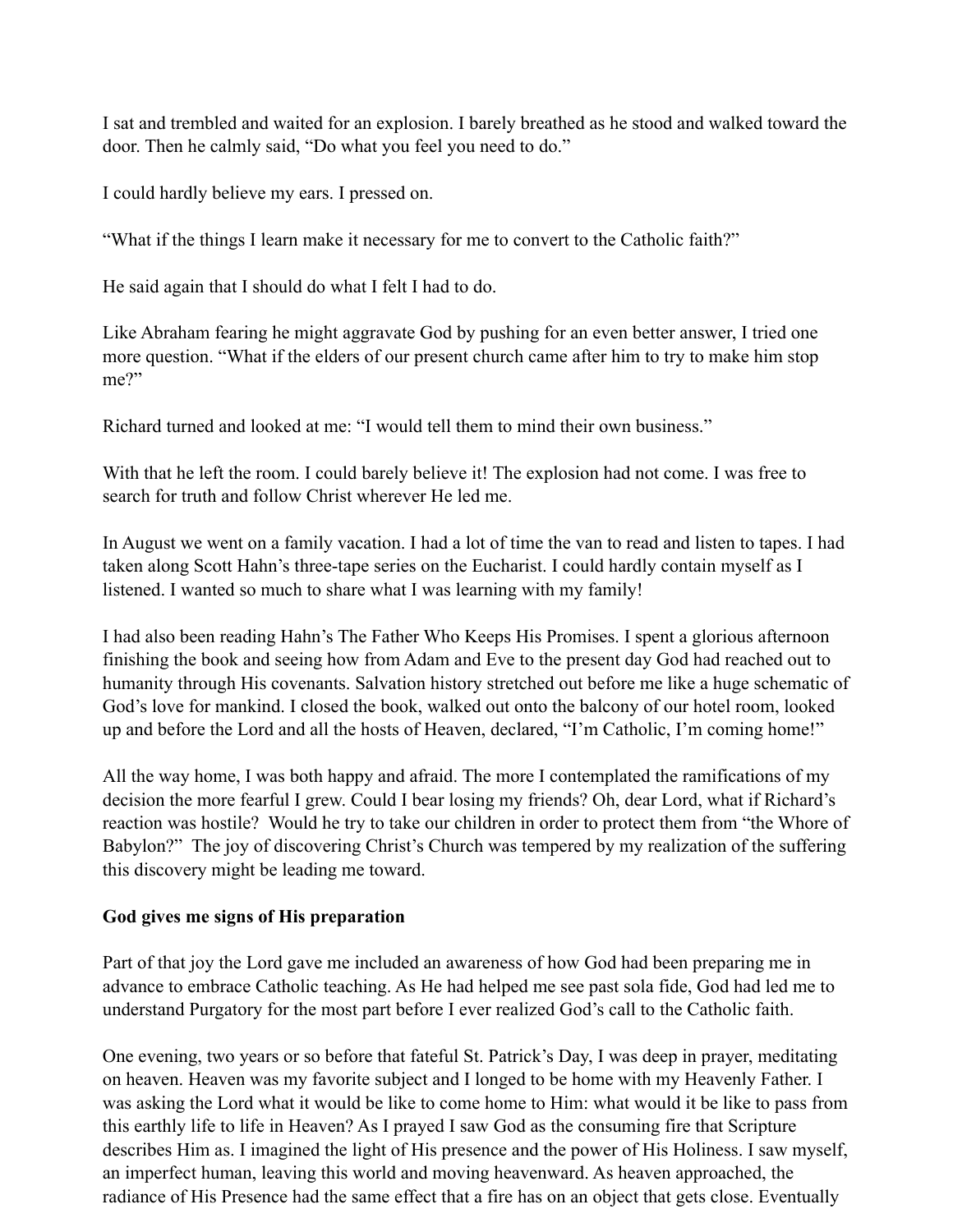anything flammable ignited and burned away. All that was left was imperishable and pure. I could see myself passing from my imperfect state in this life to the brilliance of His presence with the smoke of all my imperfection trailing behind me as I flew to the arms of my Heavenly Father. I had seen the fires of Purgatory and they held no fear for me. Whatever had to happen so that I could look Him in the eyes and be His forever was worth the pain. Refiner's fire, come and consume this living sacrifice!

When I read Scott Hahn's description of Purgatory in Rome Sweet Home, I recognized the vision I had years before. God had been calling all along. He had been making the way straight so that when He knew He could trust me with His call, I would be able to look back and recognize his working in my heart over time.

For a long time I had been looking for that Celtic cross on the sidewalks of my neighborhood. I grew weary of looking and decided to "compromise" with God. As I walked the dogs one night, I told the Lord that obviously someone had found my cross and picked it up or it had been pressed into the hot asphalt long ago. I asked the Lord, since the little cross had only cost me \$4 and I knew I could get another one, would he please have someone give me \$4 in cash so I could replace it? I would pay the 28 cents tax, but I needed the \$4 from Him.

That evening I visited my mother and father. Just before I left, my mother walked up to me with four one-dollar bills and said it was "to help with gas or whatnot." I sat there unable to speak. She had fanned out the bills so that there were obviously four of them. It was as though the Lord wanted to be very clear that someone was giving me \$4 just as I had asked. That night I went to bed smiling about God's answer to my prayer.

When I got ready to go the next day, I turned my wallet upside down and poured my change out. There was exactly 28 cents. I thanked whoever it was in Heaven who had prayed for me and I prayed that at the craft store there would be another cross like the one I'd lost. There was. I bought it and took it home, figuring it was as close to a direct answer from the patron saint of lost things as I would get.

That same night, as we were going to bed, my husband paused by the linen closet and asked "Whose Irish cross is laying on the shelf?" There it was – the original cross I thought I had dropped in the street! I clutched the cross to my heart and gave in to knowing I was not alone: I had friends in high places who prayed, and prayed well. Thank you, St. Anthony (whom I now know to be patron of lost items). It's beautiful. They both are!

With RCIA classes starting I decided to attend the parish of my friend Brad. The first Sunday night I attended Mass there I knew I had found my home. I had an unmistakable sense of being right where God wanted me. My oldest daughter Kimberly began classes with me, but eventually quit because of school conflicts and because of the Communion of Saints: she just could not accept praying to "dead" people. She argued with her teacher in the high school RCIA class. In her frustration she even wrote a letter to Scott Hahn asking questions about liturgy and saints. (Her letter would become a blessing to me later.) I kept my promise not to make her become Catholic. I let her walk away and committed her to Jesus and His pursuing love. He had found me and brought me home, He could deal with her.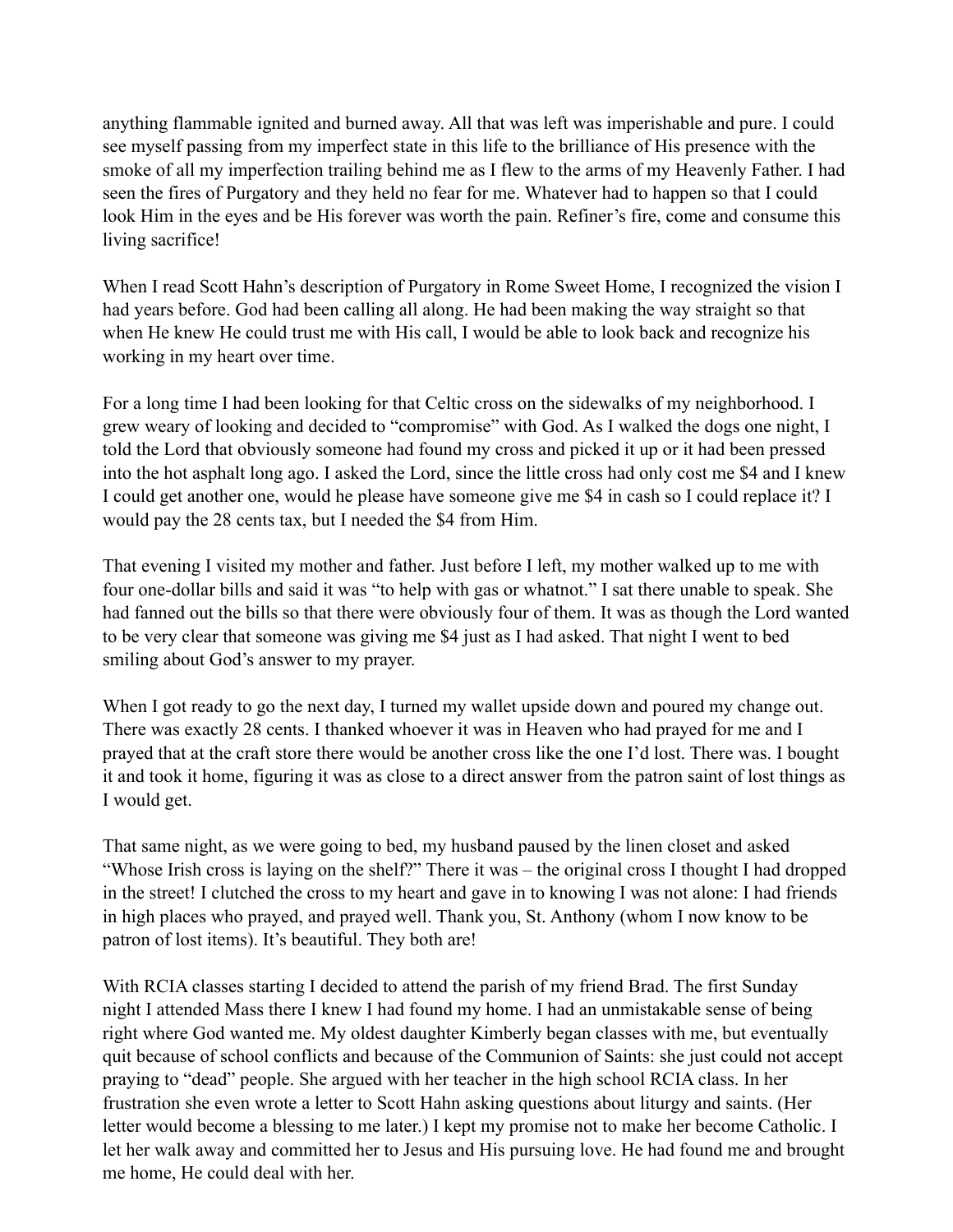#### **On the trail of apostolic tradition**

Even as I continued to embrace Church teachings, through my readings I also grew more comfortable with the Church's conception of her own authority. Over the years, I had heard all sorts of mind-twisting excuses to explain away the authority of the visible, historic Church. I'd heard that there had been a secret congregation of Baptists hiding in the caves and surviving without a trace over hundreds of years until they could come out in the open after the Reformation. I had heard that the Catholic Church started out all right, but suffered corruption when Constantine became emperor and made Christianity legal. I had bought into the absurd theory that the pagan priests were without jobs, so they signed on as Catholic priests and introduced pagan idolatry into the Christian faith. Now all these excuses seemed unthinkable in the light of the obvious Catholicity of the earliest writings of the Fathers.

One quick tour though Eusebius' History of the Church makes it clear that the Church has believed in the Real Presence of Christ in the Eucharist, in baptismal regeneration, in Purgatory, in Mary's role as the perpetually Virgin Mother of God and New Eve, and all other Catholic teachings since before Constantine was born; in fact, since the apostles walked the earth. I tracked down every Catholic teaching that scandalized my Protestant mind and over and over again I found them clearly present in the pre-Constantine Church writings. The Catechism that Brad had bought me and that had offended me when I first started reading it, now read for me like a modern language version of early Church writings.

I had once attended an organizational meeting that my brother held when he was assembling his work on the "King James Only" controversy. I remember him emphasizing how carefully the scriptures had been preserved. What he overlooked was that those who had been so meticulous in preserving the scriptures – the Catholics – had been equally meticulous in preserving oral traditions. They were one and the same truth. To read about Polycarp repeating from memory the things Christ had done and the teachings of the Apostles was a perfect example of how meticulously the early Christians guarded Sacred Tradition. Eusebius quotes St. Irenaeus of Lyons discussing his memories of learning at the feet of St. Polycarp: "To these things I listened eagerly at the time by the mercy of God shown to me, not committing them to writing but learning them by heart. By God's grace, I constantly and conscientiously ruminate on them" [Endnote 4].

From dwelling in their writings, I was beginning to understand the vantage point of the early Christians. It was becoming obvious that the Lord had left us a living and authoritative Tradition that eventually found expression in written form, but that it was the Tradition, written or oral, that was the Christian faith. There was no real expectation in the early Church that we would ever govern our lives and worship strictly by the writings of the Apostles and their contemporaries. The early Christians had received the faith in total as the apostolic tradition and were guarding it for all time. St. Irenaeus had no compulsion to write down what he had heard from St. Polycarp; he hid the word of God in his heart [Endnote 5].

At this point I finally developed complete confidence in the teaching authority of the Church. I trusted those precious saints of God down through the ages who had guarded the truth and plumbed its depths to explain the mysteries of God for future generations. Oh glorious reality, that there is in this world an ultimate authority to which Jesus not only delivered the truth, but which has guarded that truth according to His promise!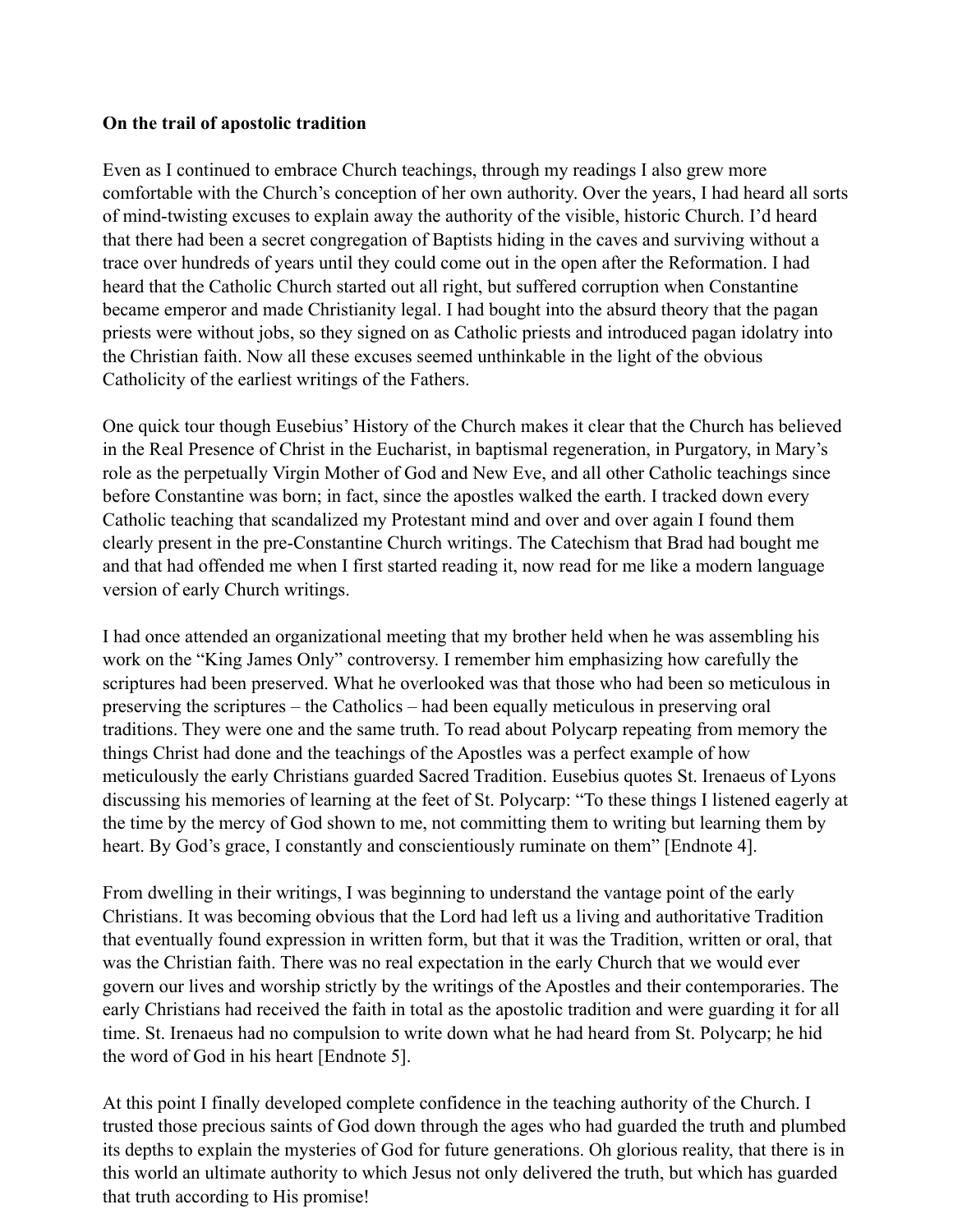#### **Esther opens up**

In late September 2000, I reached the point where I couldn't hide any longer. There was no turning back. I sat in the dim light of my desk lamp late one night to compose an email to my friends at Northwest Community Church that changed my life forever. Since all my family members attended other churches, I still had some time before my family discovered my plans, but it was only a matter of time before word would reach them. I wanted to tell them before they found out from someone else. Richard was on my side and the home front was stable, so I felt it was time to speak.

On Oct 10th my daughter Esther and I went down the street to get an ice cream and have some girl talk. As we sat down on the bench outside the ice cream store I asked her what she wanted to talk about. Expecting we would be chatting about her friends and school, I was surprised to hear her say, "I want to talk about the Mass." Only a month before, she had come to me crying, saying that she was trying to learn to be a Christian and now I wanted her to learn to be a Catholic. Then, she was angry and confused and my heart broke; now she was sitting with me eating her ice cream and calmly asking about the Mass.

I walked through the Mass for her and in terms that a twelve-year-old with a Baptist background would understand and explained what Catholics believe about the Eucharist. Her eyes lit up and she took in everything I said. When I finished she told me she wanted to go with me next time I went to Mass.

### **I die to my mother**

Later that day we went to my parents' house with a gift for my mother's birthday. As we drove there I hid my crucifix under my shirt. I had been doing this for some time now, and so far it had kept my secret secure. I promised the Lord that this was the last time I would hide Him. I would write that letter to James and to my parents this week and I would not ever again deny my faith before them. It was a terrifying thought, but I could not live in secret any longer.

We visited with my mother and father and an ex-Catholic friend of theirs. My mother had received a necklace for her birthday and was showing it to me. I guess the subject of necklaces made her notice the chain that ran around my neck and under my shirt. Before I knew what was happening her hand was on my chain; she asked what I was wearing and started to pull my crucifix from its hiding place. I knew that if she uncovered a crucifix (a good Protestant would never wear one) in front of her ex-Catholic, presently Baptist friend, it would be humiliating for her, so I placed my hand over my necklace and asked if we could step outside to talk. Esther shot out of her chair and headed for the door. Dread of the coming emotional explosion gripped us both.

When we were outside, my mother took hold of the crucifix and the St. Barbara medal that hung behind it. With a gasp she cried, "Catholic, why Catholic?" She dropped my necklace and grabbed her own hair as though she would pull it out. I attempted to assure her of my love for her and for the Lord, but she wouldn't hear me. She wailed like a mourner at the bedside of a dead relative. She put her hands over her face and ran into the house.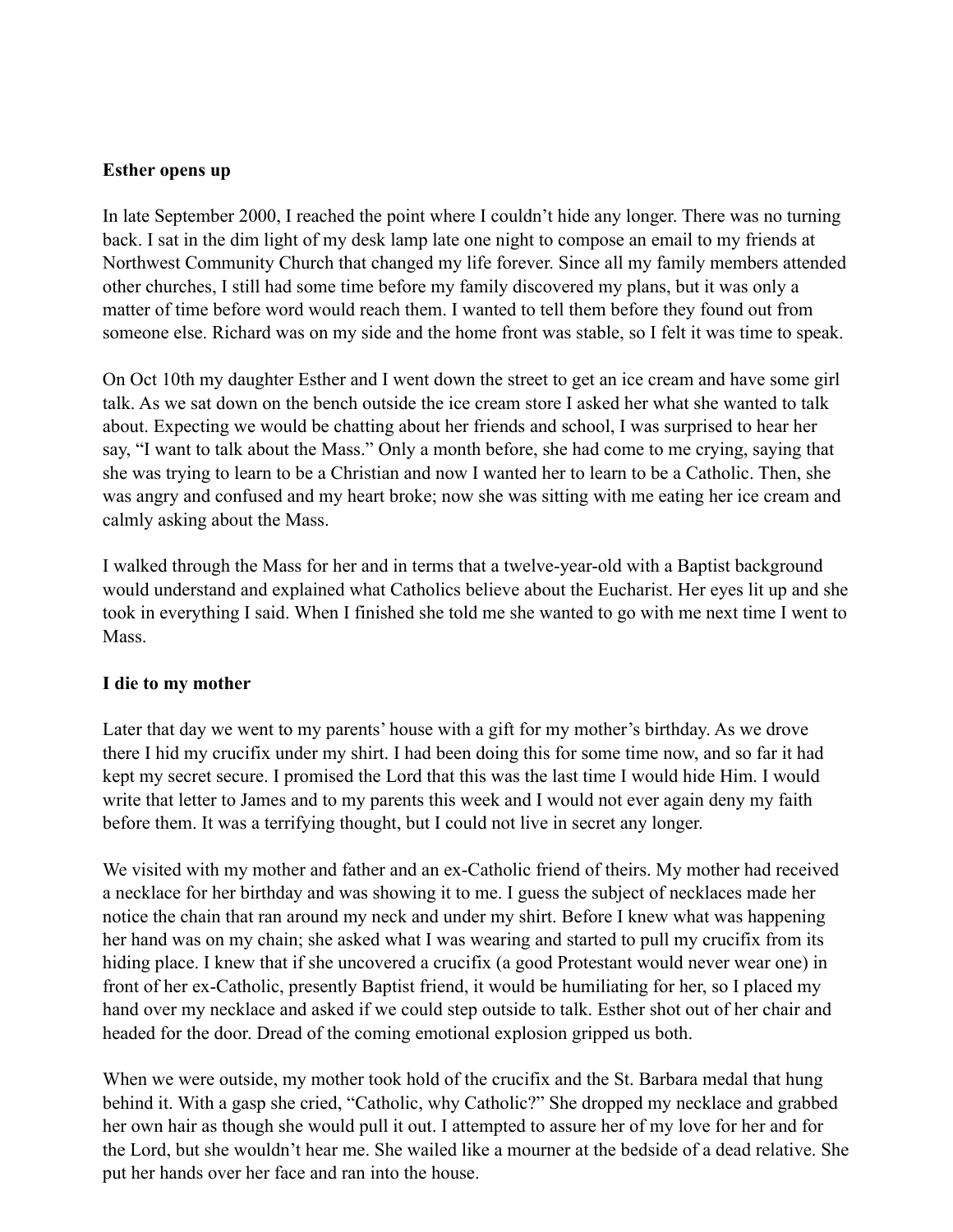Esther and I looked at each other, took each other's hand, and headed for the car. On the way home, Esther told me that now she knew I was right about the Catholic faith, because she had seen me stand up for what I believed. My little one was coming home.

My parents informed James of my decision to convert to the Catholic Church. About a week later I received from him the first in a string of scathing letters containing theological rebuttals and personal attacks. He accused me of becoming Catholic to hurt my parents or to get attention. He said I had always been "unstable" and that this was just more proof of that. Basically, in his refusal to believe my account of my father's abuse he combined his resentment toward me with his hatred for the Church and let his anger rage through his words. More letters followed of the same flavor.

Since my conversion I've done my best to respond to some of his accusations and arguments, but their sheer numbers and his antagonistic tone have wearied me to the point that I now simply ignore them. I'm convinced that only God's saving grace and merciful love can quench the anger that fuels some Protestants' hatred of the Church. In my brother's case, it would take him realizing that he stands where he does because his identity is that of a champion of the Reformation. If he were to convert, who would he be? He would also lose the respect of his father who he holds in high esteem. So he has many reasons not to see things from an objective point of view. But I refuse to give up praying for him and my parents and hoping that someday they will lay down their swords and realize that it is Jesus Himself they are persecuting.

As I wait for that blessed day, I'm content in the knowledge that in becoming Catholic, I chose the truth over error. When I abandoned the heresies of the Reformation, I embraced Christian orthodoxy. I did the right thing. It may be God's will that I suffer for a time for the sake of the Truth, but if that is His will for my life I accept it. I will continue prayerfully to offer up my suffering for the sake of my brother's conversion to the truth; historicity over innovation.

### **Confirmation from my old pastor!**

Reactions to my letter began to come in. For the most part people just faded out of my life. Two ex-Catholic friends had some cold words (one of them was good enough to apologize months later).

Then the associate pastor of my former church called and asked to meet with me. We made an appointment for Oct. 31. I was nervous because although I had answered my own questions about the Catholic faith, I was very new at defending what I had come to believe.

In his office I tried to explain what had happened to me over the past several months. He made two comments that encouraged me. I am sure he didn't mean for them to, but they were some of the strongest reasons to become and stay Catholic that I have ever heard. At one moment of frustration with me he said, "Patty, you can read Scripture from the vantage point of the Reformation, or you can read scripture from the vantage point of Tradition."

I just smiled. He was right. I could interpret Scripture through one of the 32,000 perspectives the Reformation had created, or I could interpret Scripture in the one light of the Church's 2000 year old Tradition.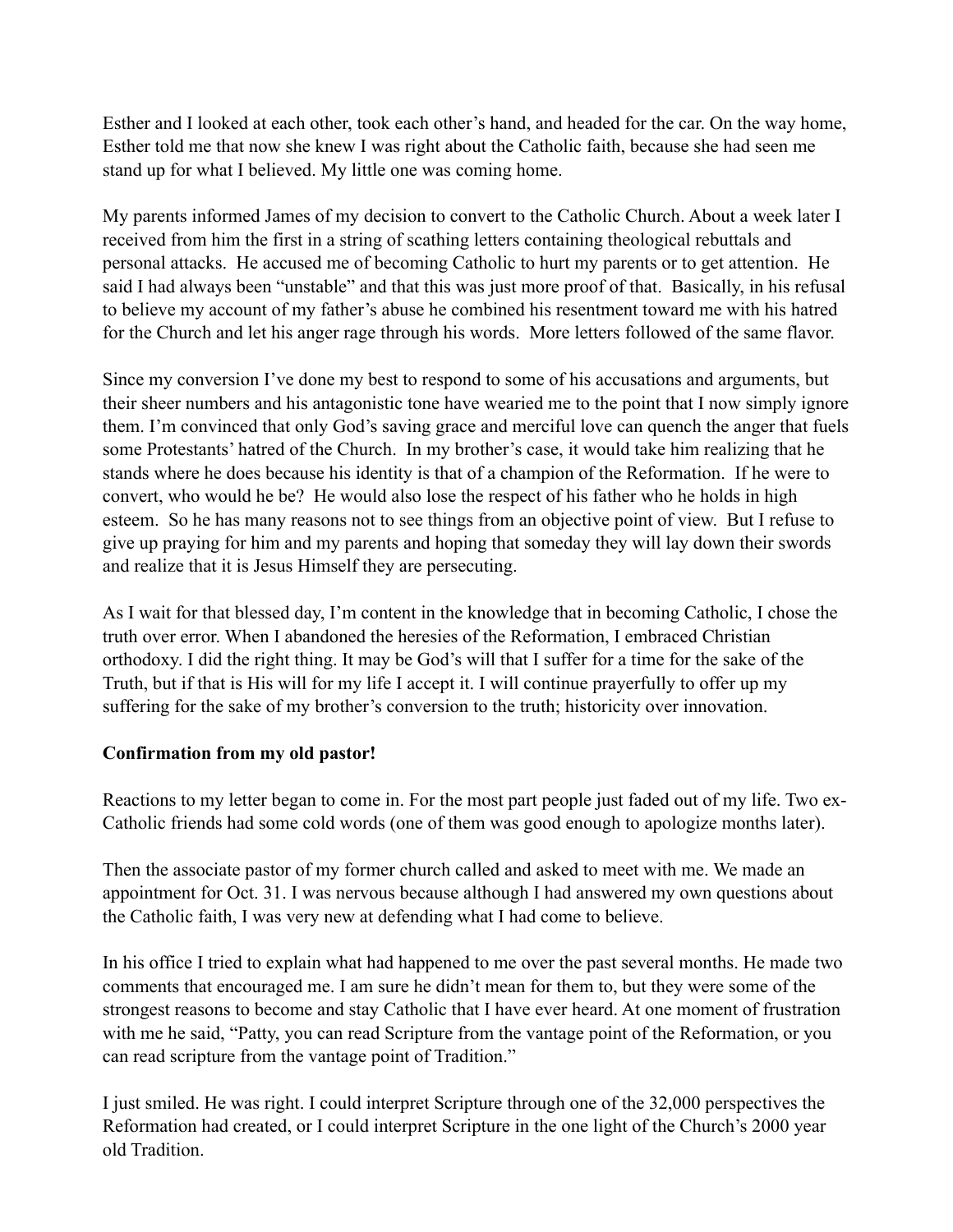Later he mentioned that he had received an e-mail that contained proof that the Catholic Church had not changed its position on soteriology – the theology of salvation – in 2,000 years. This time, my grin was obvious. What a glorious thought! I was embracing truth that had never changed from the beginning! My smile must have let him know he wasn't affecting me in the least, so he brought our meeting to an end and I left, rejoicing.

#### Nothing warm and fuzzy about it

I've received many different reactions from Protestants to my conversion. One that makes me chuckle inwardly is the claim that I am simply a victim of "emotionalism"; that I became Catholic because it made me feel warm and fuzzy or some silly notion like that. Had I intellectually understood the biblical issues, the claim goes, I never would have been so foolish as to embrace the unbiblical "Gospel of Rome."

The misguided people who have told me this have no idea how I agonized over my decision to become Catholic. Fear and loneliness were the predominant emotions that characterized my months of biblical study, scrutiny of Church history, and prayerful discernment. These are hardly emotions that would entice someone to choose the Catholic Church. In fact, I struggled against my emotions — which were telling me to not become Catholic because of the upheaval and pain it would cause in my life if I did — so that I could objectively weigh the evidence for Catholicism.

#### **Beholding my mother**

One day my mother called my husband to beg him not to let our children enter the Church. He told me about it that evening, and I remember feeling so betrayed. I remember standing in the kitchen that evening doing my chores and crying out to God in the silence of my soul. "Why can't she understand? Why can't she trust me to follow you? I dread her wrath, Lord. I need a mother . . . His answer to my prayer interrupted my thoughts. "You have one." I knew He was referring to the Blessed Virgin Mary, whose role in the Faith I was just beginning to consider. I knew that it was time to come to terms with my Mother Mary.

In November my husband surprised me with the dream of my life – a trip to Ireland. I had longed to go to Ireland since I was young. I could hardly believe we were actually going to set foot in the places where my older brother Patrick had proclaimed the gospel and faced off with the druids 1600 years ago.

I asked Marie for information on Mary to fill the time on the plane and hopefully to bring me peace about this subject. My brother's book on Mary made it sound like the Catholic Church made Mary the fourth member of the Godhead. He insisted, as many Protestants do, that Mary's mediation usurped the one mediation of Christ. I had developed confidence in the teaching authority of the Church, but I still was uncomfortable with the concept of Mary as a mediator. I had been raised in a "Jesus and Me" environment. Any involvement in my relationship with God by anyone other than Jesus seemed like an encroachment on His unique place. Yet I never hesitated to ask others to help me interpret Scripture, to intercede for me in prayer, or to help me bear my burdens. I had relied heavily on my brother and my pastor for interpretation of Scripture. I had trusted only those sources they endorsed. I read the Bible translation they suggested. Yet the concept of Jesus' mother praying for me or carrying my prayers to the Lord was disconcerting.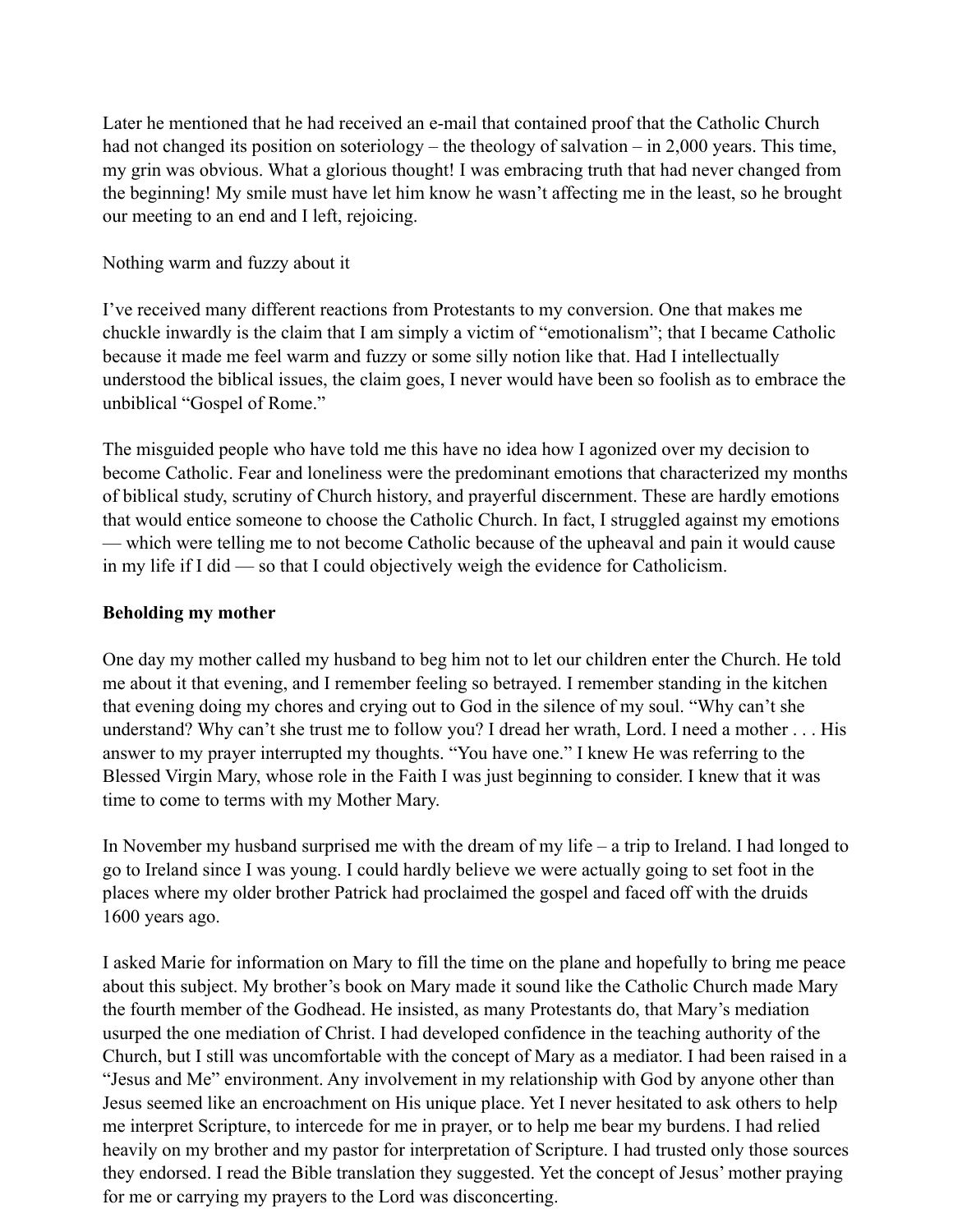I prayed the entire Rosary for the first time on the plane en route to Ireland. I felt awkward and was not certain that 30,000 feet in the air was the best place to risk offending God by praying to His mother. It probably wasn't the best time to scandalize Richard, either, so I hid my beads under a blanket while I prayed.

During our trip to Ireland we visited the site where St. Patrick is buried. After we took pictures and the rest of the family headed back to the car, I knelt down and whispered to St. Patrick, "Thank you so much for all you've done for me." It was a very special moment. We visited many Churches, most of which were Catholic. I remember walking into St. Patrick's Cathedral in Armagh and hearing the bell ring for Mass. It was so painful to turn around and walk out and not at least stay and listen to Mass. I sent up a prayer that someday I would be able to come back to that Church and participate in Mass as a Catholic.

The holidays came and went and on January 1 I was working on our home business and listening to a tape by Scott Hahn on Mary. I had just finished some work and finished one of the tapes and got up to stretch and take a break. The family was around the corner in the living room watching television. I was walking across the school room floor when suddenly I felt as though time stood still and eternity came and parted the curtain between here and there and I saw myself laying across Mary's lap crying out the emotional struggles of my whole journey. In what must have been a split second, I told her about every heart ache and fear involved in the past year's search for truth. I knew she understood completely and that she cared deeply about what I had been through. And then just as quickly as this grace filled moment had come, it was gone. I said to myself under my breath, "what was that!" I realized that my face was drenched with tears and I wiped them away with my sleeve before anyone could notice and ask me what was wrong because I had no idea how I would explain. I didn't quite understand what had happened, but I knew that I no longer had a problem with Mary. She was my mama.

In early 2001 My friend Marie wrote in response to my new love for Mary: "I was thinking of how the Mary as Mediatrix doctrine is something that even faithful, thinking, practicing, cradle Catholics often have a hard time wrapping their understanding around. God just really seems to be going straight to the core and turning your whole life around from the inside out. It's just so much like God to go lovin' after a Calvinist Baptist with Our Blessed Mother. And I mean in a way that He reveals her in such an evident, obvious way. Sometimes Our Lady's role is more like Saran Wrap – we see straight through her to see Jesus more clearly, so much so that we hardly notice she's there. But it is a different grace altogether when the Lord says 'Behold, your mother.' Whoa! That's heavy duty incarnational reality. God has some restitution going on in your life. To the one from whom much was despoiled and plundered, the gaze of God goes most directly, and the holiest help He gives."

### **Warm welcomes and cold criticisms**

January and February were filled with study and a deepening of my faith. My daughter Esther was also growing to love the faith and was becoming devout. On days off we would get up early in the morning to go to Adoration. Her awareness of Jesus' Presence in the Eucharist amazed me. Her spontaneous response to His nearness proved to me that she was not coming home just to be with her mom; she was coming home to be with her Lord.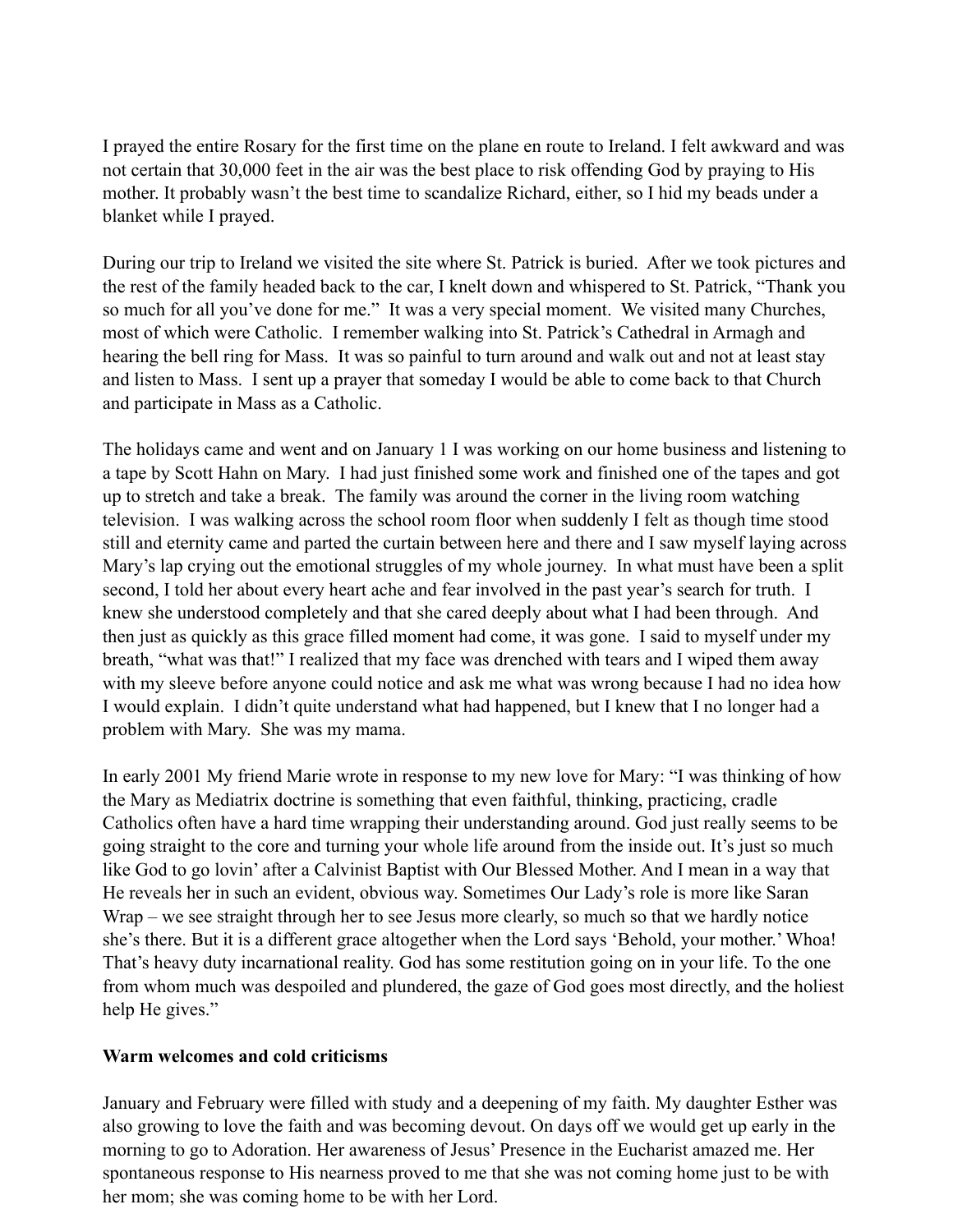Early in February I joined the internet discussion group of the Coming Home Network. As a new member, I was asked for my testimony. I had only seen about thirty people taking part in the discussion so far, so figuring it was not a very public forum I felt safe in divulging my story without word getting around. That wouldn't be the only time I underestimated the Internet grapevine. My story was cut and pasted and sent to several Catholic apologists. I began getting email from people who had debated my brother in the past. I was amazed at their tender attitudes toward a man who had been such an ardent opponent. Many of them told me that they prayed for him regularly and had for years.

What a difference from the spirit of war waged in the name of the Reformation! In fact, in my Protestant days I never saw that kind of patience, respect, and unconditional love for those of another faith. We Baptists had always had a kind of patronizing pity for those of other faiths, but never such self-giving love.

Two letters that arrived the same day underscored this difference. My daughter Kimberly got a letter from Scott Hahn addressing her questions in a warm and loving manner and advising her to take her time and just follow Jesus with all her heart wherever He led her. That same day, a letter came to me from my brother, harsh and critical of my conversion. He suggested that a person would have to be mentally unsound to become a Catholic. I kept the letter that was full of the grace and love of God. What a picture God had painted for me of the reality of 1 Cor. 13. Without love, we are empty noise.

About a month before Easter Vigil I received a package from two of my former best friends, containing a letter and a Bible study. The letter itemized the reasons they felt I was in sin and rebellion from God because I was becoming Catholic. They accused me of becoming Catholic in order to establish an ungodly identity separate from my identity in Christ. They had made no effort in the previous months to discern what my spiritual life was becoming. They had no idea that my journey home had resolved some difficult issues that I had struggled with previously. They never took the time to truly know me as a Catholic Christian. They just stated that unless I "repented"of my current decision to become Catholic, *I* would be severing our relationships.

I had, indeed, lost my identity: most of my relatives and friends saw me as a rebel and a fool. But what I was going to gain eventually was my true identity – that of a precious daughter of God, in the bosom of His Church, fed with His own Body and Blood. Conversion is a death-to-self experience. But no one has left home or family or friends to answer God's call who has not been repaid a hundred fold.

### **So full of grace**

My first confession was a wonderful experience. For years I had been confessing my sins before another person, so I was spared the usual terror many people have. I think the most profound moment for me was when I confessed my part in propagating the Protestant Reformation. At first my priest didn't want to hear that as sin, but I made it clear that it meant a lot to me to confess it. I was so relieved to be able to receive absolution for my sins including my rebellion and hatred against the Catholic Church.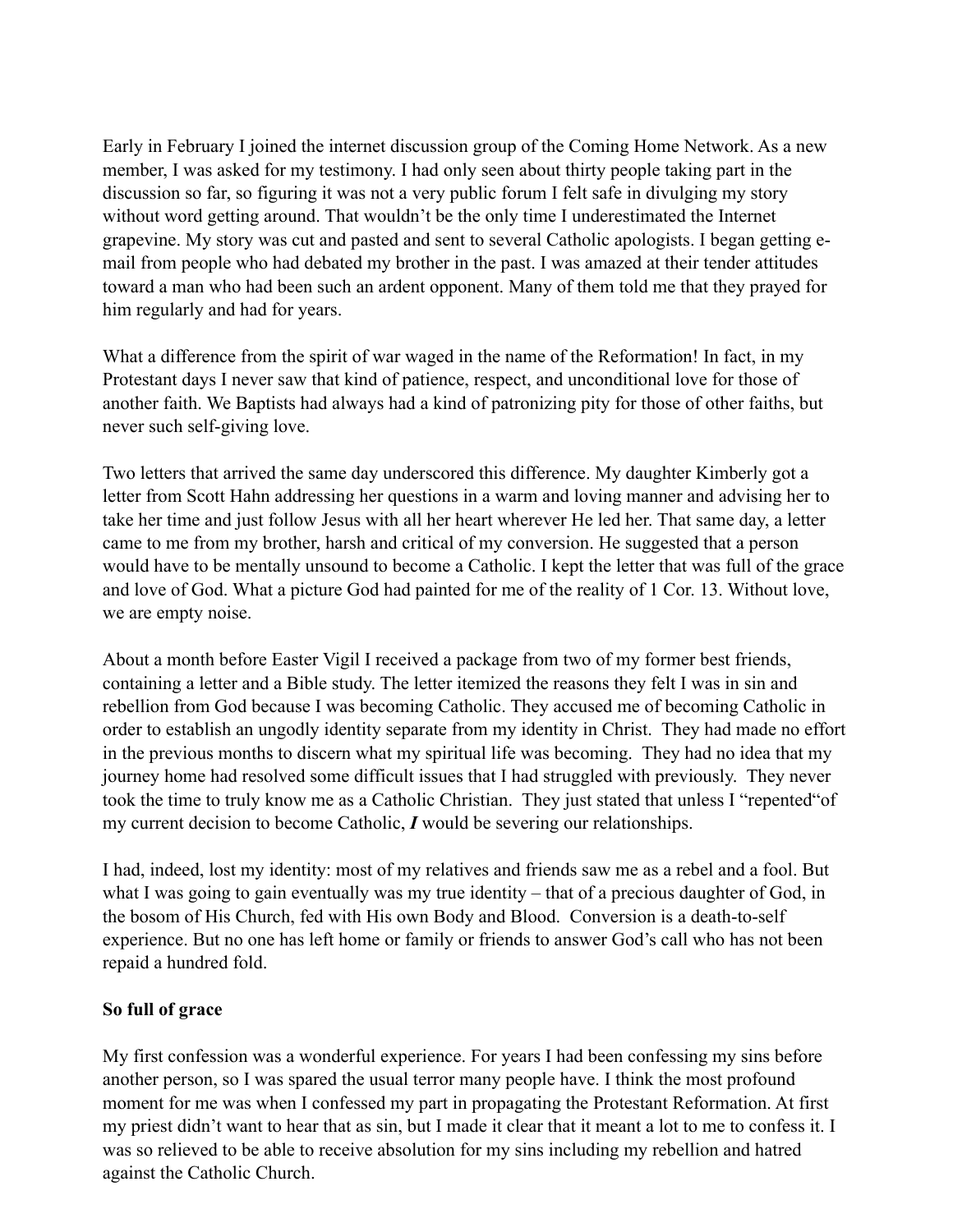On March 26th, 2001, the Feast of the Annunciation, I knelt before the portrait of Our Lady of Guadalupe in our Adoration Chapel with my friends Mimi and John, who had come to witness my Marian consecration. I used the prayer of Consecration suggested by St. Louis de Montfort. When I came to the line, "This day, with the whole court of heaven as witness, I choose you, Mary, as my Mother and Queen," I began to weep from the depths of my soul. I was coming home *with* my Mom. What joy!

The time came for Esther's First Confession. She was nervous. We decided to spend time in Adoration before going to Reconciliation. Her discernment of Jesus' Presence in the Blessed Sacrament had always amazed me, but this evening it was obvious in a new way. When we arrived at the Chapel her little heart was angry about having to suffer "humiliation" before a priest. She could not sit before the Blessed Sacrament in that angry state. She took her paper and pencil and stood around the corner, out of sight of the Monstrance, until her list was finished and she had surrendered to going through with the Sacrament. Only then was she able to sit with me and adore Him.

When she came out of the confessional, she flew into my arms with happy tears streaming down her face. She looked up at me and exclaimed, "I feel so graceful . . . I mean so full of grace!" She wanted to know when we could go to confession again!

### **Agony of anticipation, sweetness of fulfillment**

For 233 days, I had been counting down to the Easter Vigil. As the number shrank to two digits and then to just a handful of days, the agony of not being able to receive communion was as intense as it had been months before – painful in an almost physical way.

Holy Thursday came and Esther and I were awestruck at the solemnity of the Mass. At the end, our parish priest took the Eucharist in the ciborium in his arms, wrapped it carefully in his vestments and carried it from the sanctuary. A sense of emptiness swept over me. My daughter looked up at me and whispered, "Mom, now it feels like a Protestant church in here." Indeed, it did feel like the churches I had been accustomed to attending before God called us home. I ached for the Presence of Christ to return to the Tabernacle.

Good Friday finally came and the crucifix was laid on the floor at the foot of the altar. We each took our turn venerating the crucifix, patiently waiting for each person in attendance to have a moment to thank Jesus. I knelt and kissed the feet of Jesus on the crucifix. I was not adoring wood and paint. When my lips touched the surface of the crucifix my heart and soul were adoring Jesus Christ my Savior and Lord, crucified, risen, and interceding for me. I had learned the value of sacramentals and of images that help us visualize and sense the presence of those in Heaven. I had gone from being put off by people who touched statues while praying or who kissed images, to one who could hardly pass a statue of Our Blessed Mother without touching Mary's hand and closing my eyes in order to spend a moment expressing my love for her and asking her intercession for me and for my family.

At long last Holy Saturday arrived. It was a beautiful, sunny day here in Phoenix, and I could barely contain the joy of knowing that there were only hours between us and home. With the exception of a minor wardrobe problem at the last minute, the hours passed by without a hitch. My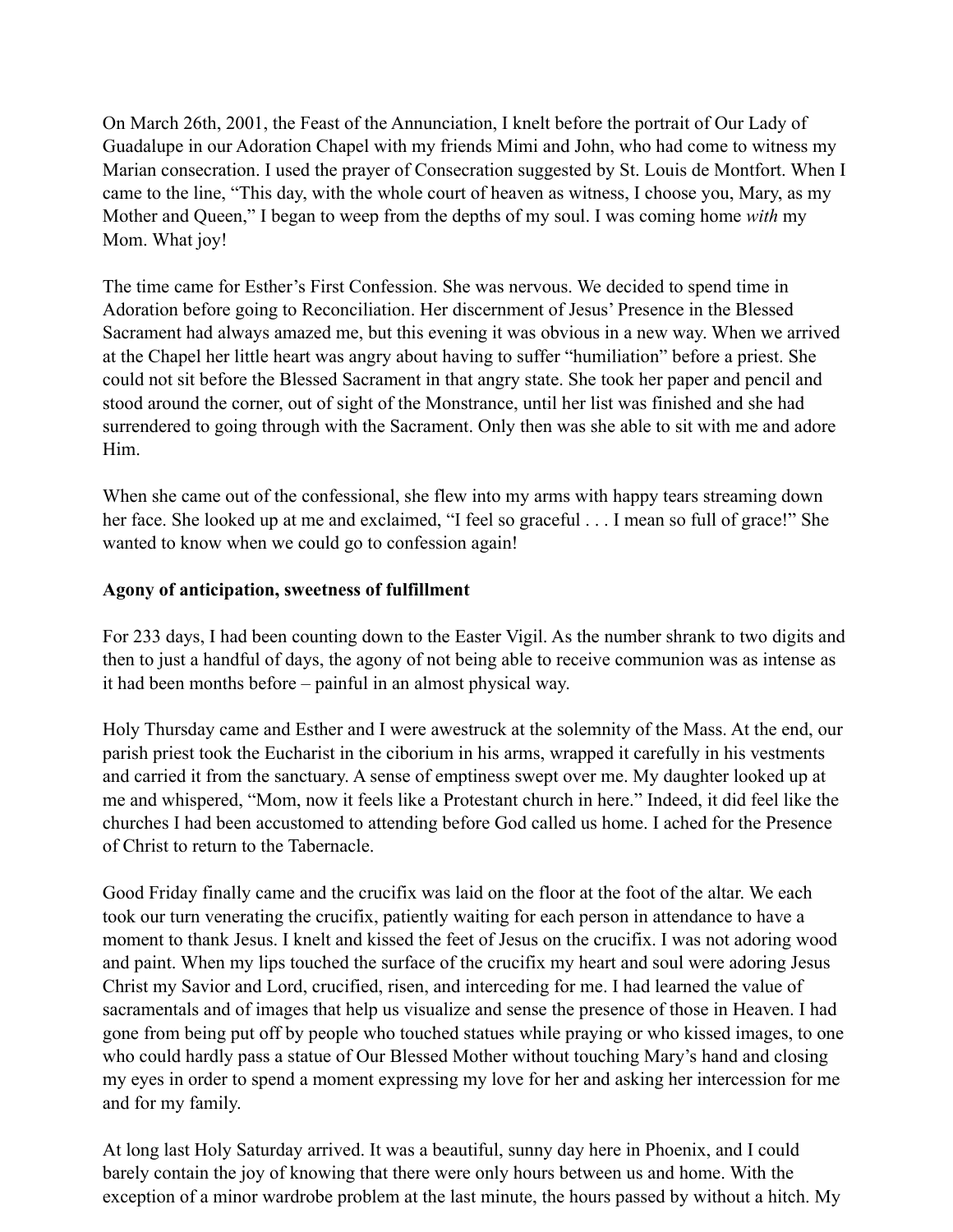family arrived and seated themselves in the church while Esther and I stood outside with the newly lit fire. The celebrant lit the candle and we followed him into the darkened Church, bringing the light of Christ.

Vigil Mass was so beautiful. Esther and I both heard our saints invoked in the Litany of the Saints. I thanked St. Patrick for his intercession, and his testimony that opened my eyes and eventually brought me home. After the catechumens were baptized, it was time for our profession of faith. Esther and I and several others stood to declare to all those there that we believed that the Catholic Church was the true Church which Christ established to be the preserver of truth.

Moments later, we each filed to the front to pronounce our patron saint's name and be confirmed in that name. What a joy it was to hear the priest confirm me as a Catholic in the name Patrick. I bear it proudly and with gratitude. We stood again and approached the altar.

Finally, after months of intense hunger, Esther and I received the Lord Jesus Christ on our tongues and into our beings, the way He had meant for us to receive him.

Oh, for a thousand tongues to sing my great Redeemer's praise!

## **God spills grace all over my house**

During a conversation with Kimberly Hahn a couple of months earlier, she mentioned that when Esther and I began receiving the sacraments; the grace we would be receiving would spill out onto the other members of our family. She was right. It wasn't long before my daughter Kimberly overcame her anti-Catholic prejudice and began asking good questions and accepting the things she was learning. My husband started to ask an occasional question and eventually started studying for himself. God had made it very clear from the beginning of my journey that I needed to stay quiet and let God handle my husband's conversion, if there was to be one. I knew I was not to preach or try to persuade him. I was to love him and live a Catholic life before him. Now it seemed possible I might win him without a word.

By October of 2001 my husband had begun to study in earnest. He sometimes spent entire days closed in the bedroom with a book. He began meeting one on one with my book buddy and RCIA teammate, Bob. Richard is an introvert and for many months the only indication I had that anything positive was happening was that he continued to study and meet with Bob. He and our daughters began going to Mass with us. He would not kneel or genuflect or cross himself; he sat in silence and observed. I was just thankful they were there. We were a family in the pew and it meant the world to me.

After Richard had spent months in silent study, I found an opportunity to ask him what his reaction was to what he had read. He told me that he had come to the point of accepting the Church's teaching on the Real Presence of Christ in the Eucharist! I was thrilled. I felt prompted to tell him that St. Augustine taught that not only was it not sin to worship the host, it was sin not to. I could see that made an impact on Richard.

The very next Sunday, as we filed into the pew, I glanced behind me just in time to see him genuflect and cross himself. I managed to not burst into tears, but I was the happiest woman in the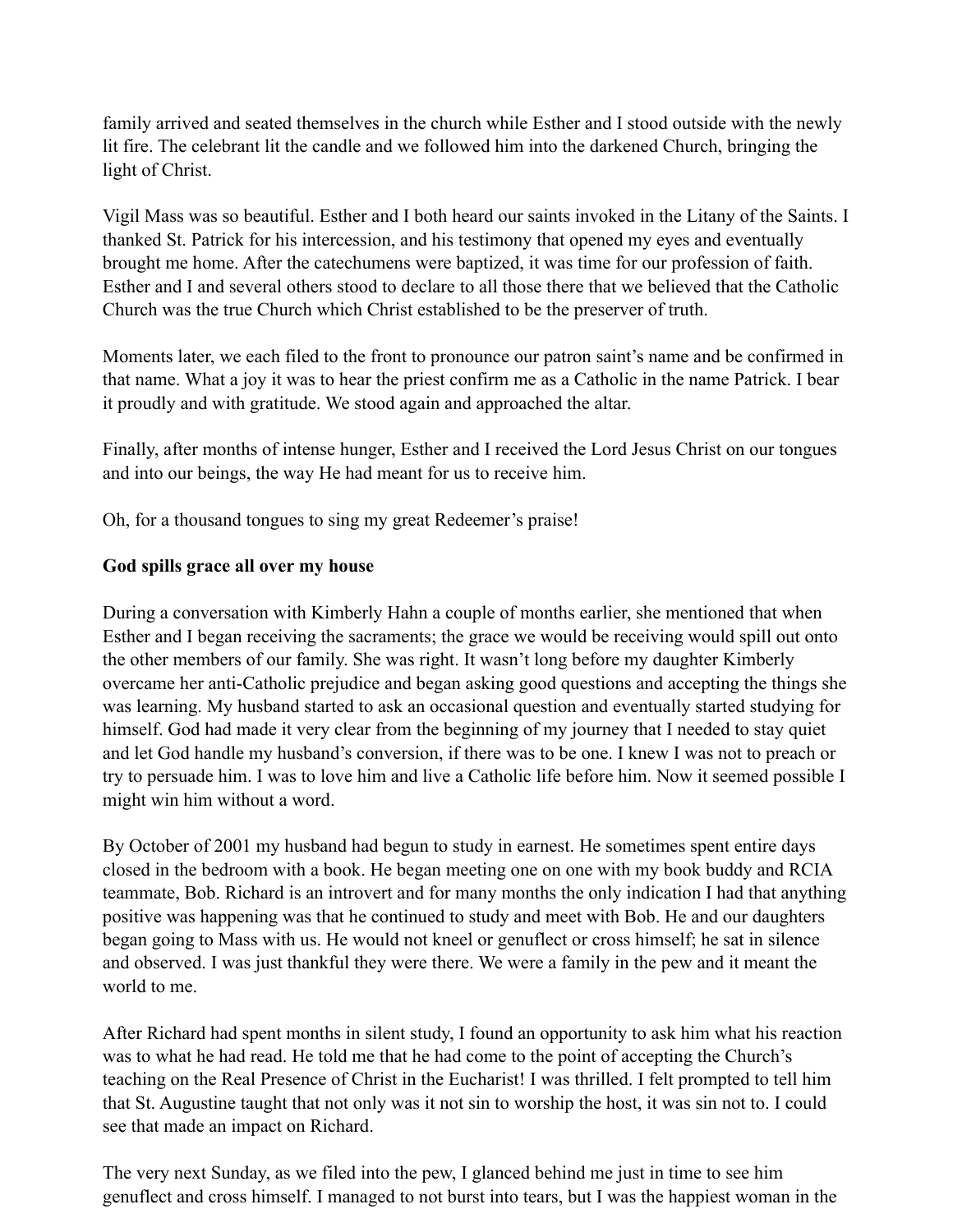world. Before I knew it I was at a Confirmation retreat watching my husband bear witness about how thankful he was that I had boldly lived the faith in our home and introduced the Bonds family to the Roman Catholic Church.

The other night Richard had to write about his journey as an assignment for RCIA class. After quite a while alone in the bedroom he came out and asked if I thought what he had written made sense. I cried like a baby when I read his words. He had been so quiet, rarely giving me a glimpse into his heart, but with these few words the reality of his conversion became crystal clear to me. He wrote:

 "Although I have spent over 40 years in a Protestant Church, and felt God's presence in my life, I always felt that something was lacking. I don't believe that these 40+ years were wasted in my growing relationship with God; on the contrary, they served as stepping stones to lead me closer to the Father Almighty and to His Son, Jesus.

"My wife, Patty, having been obedient to God's leading, caused a light to go on in my head that created a desire to investigate the Catholic Church. Having read several books, listened to several tapes, conversed with my wife, and after attending several Masses, I could discern quite quickly that my journey was finally leading me to cross the Tiber River. I was coming home to Rome!

"For a cradle Catholic, this probably seems uneventful. For me however, it feels like scales have been lifted from my eyes, and now I can finally see the richness of the intimacy of Christ during the celebration of the Eucharist in the Mass.

"I do not take this journey lightly, nor do I take it for granted. I would not have crossed over the Tiber River without God giving me the faith to reach out to Jesus so that He could gently lead me across!

"My new journey is now just beginning. Already it is full of mystery, anticipation, and wonder. If I was able to be obedient to God's leading me to the Tiber, then with the grace of God, He will provide me with the faith necessary to continue my journey after having crossed the Tiber into Rome!

"Thanks be to God!"

May you have light to see and courage to act.

As I look back on my life, I can see the hand of God leading and healing and bringing me ever closer to the fullness of His truth. I thank God for the rich heritage of scripture and moral teaching that my former faith tradition gave me. I am especially thankful for the lessons in discipleship I learned from those at my former church who not only helped me heal from my past, but also taught me how to follow Christ even when it meant going it alone.

The ultimate test of how well I learned the lessons they taught me came when I had to follow Christ as He led me in a direction they considered unthinkable. I don't blame my parents for the anti-Catholic things they taught me. They were taught the same things by their parents, who were taught the same things by their parents – all the way back to the Reformation.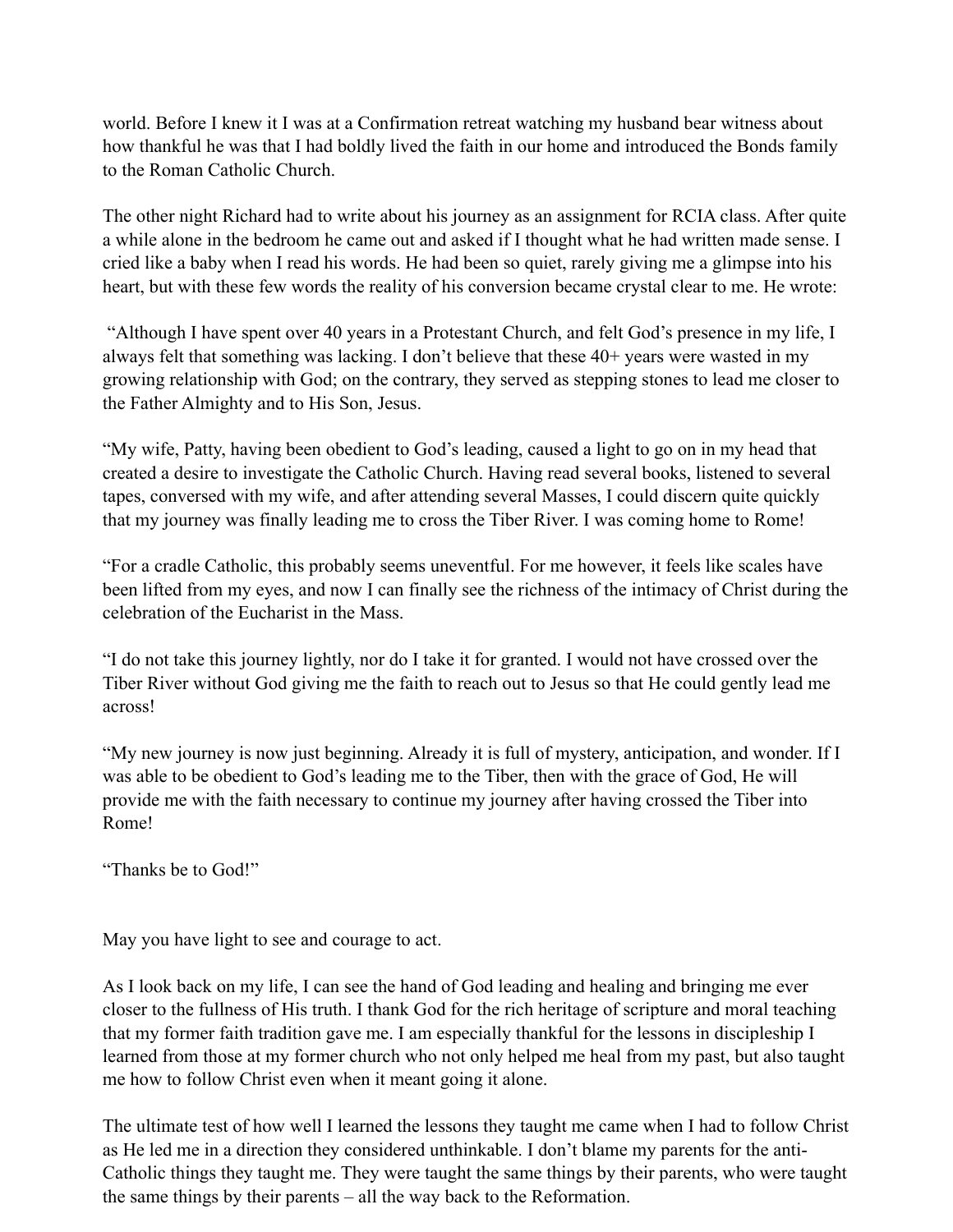Even as I write these words, furious opposition from my brother continues. One of his main accusations has been that before becoming Catholic I didn't listen to tapes of his debates; therefore, I wasn't really informed about the problems with Catholicism. My response is that I was well aware of his positions and arguments against Rome, partly because I had studied his written material, but mainly because I grew up in that same milieu. I was raised from childhood to believe in the same doctrines and attitudes toward Rome that he was.

Nonetheless, I decided that I should take up his challenge of listening to his debates against Catholics. I have to admit now that I regret not listening to them sooner. Had I heard these debates sooner, there is no doubt I would have converted to the Catholic Church years earlier. I had never heard the Catholic position explained well and without the bias of anti-Catholics like my brother.

I challenge you who are outside the Catholic Church to take off your Protestant glasses and read the writings of the early Church Fathers and the scriptures in the light of the time and the culture in which they were written. Lay aside your prejudices and fears. Be open to the glorious possibility that God did indeed establish a visible Church and entrust to her the truth of the Faith. Be open to the fact that 2000 years later He continues to keep his promise to lead the Church into all truth.

It was frightening for me to take off those glasses, to consider that perhaps what I had believed all my life had been based on errors passed down for generations. Conversion is death to self. I was keenly aware that I was ending the life I had known to follow Christ.

But how could I walk away from the truth about Catholicism that I had seen so clearly in scripture and in history? How could I walk away from the Jesus I loved? How could I not run to receive him now that I knew he was truly Present in the Eucharist?

I could not be like those in John chapter 6 who walk away from the One who has the words of eternal life. I had come to the point where nothing else in life mattered as much as being nestled in the bosom of the Church that Christ established, nourished by his precious Body and Blood.

Oh taste and see that the Lord is good; happy are those who take refuge in him [Endnote 6].

### **Endnotes**

1 The "Reformed churches" are those Protestant churches, such as Presbyterianism, that follow the theology of the Reformers Ulrich Zwingli (1484-1381) and, more particularly, John Calvin  $(1509-1564)$ .

2 Cf. Matt. 7:21-23, 18:21-35; Luke 6:46-49; 1 Cor. 13; James 2: 1 John 3:19-24.

3 Cf. Hebrews 10:10.

4 Eusebius, History of the Church 5, 20, 5-7, p.169.

5 Cf. Psalms 119:11.